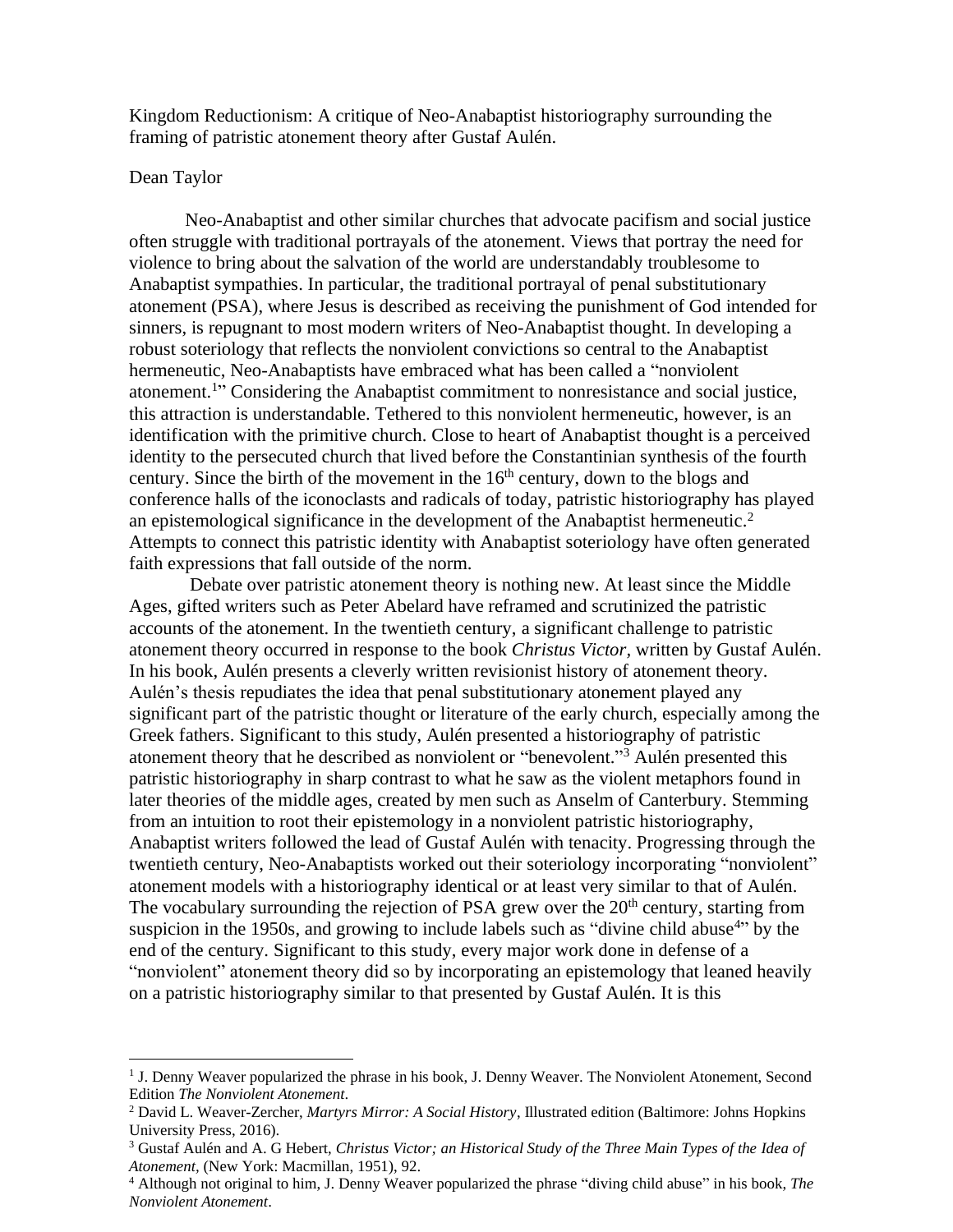historiography surrounding the framing of patristic atonement theory that this paper will challenge.

This paper acknowledges the tension that PSA causes in the Neo-Anabaptist nonviolent paradigm. It is beyond the scope of this paper to work out a systematic theology needed to recover PSA back into the nomenclature of Neo-Anabaptist soteriology. The aim of this study is to challenge the claim that penal substitutionary atonement did not exist in the early Church. This paper will argue that the evidence needed to present nonviolent/*Christus Victor* atonement theories as the exclusive or even normative "patristic" view of the atonement is remarkably unfounded. Furthermore, this paper will attempt to demonstrate that PSA and other "sacrificial" or "violent" metaphors appear in the patristic literature as much or more than the nonviolent/*Christus Victor* metaphors.

#### **Definitions**

The doctrine of the atonement is one of the fundamental teachings of Christianity. The Apostle Paul speaks of the Atonement in 1 Corinthians saying, "Moreover, brethren, I declare to you the gospel which I preached to you, which also you received and in which you stand, by which also you are saved …that Christ died for our sins according to the Scriptures."<sup>5</sup> The truth that "Christ died for our sins" is a fact in which all Christians agree. But how Jesus accomplished this salvation that Paul spoke of has been debated for centuries. Put simply, the doctrine of the atonement asks the "why" and "how" questions surrounding our salvation, such as, "Why did Jesus become man?" and, "How does His death accomplish the salvation of humanity?" Because this study deals with nuances of thought, to avoid confusion, some basic definitions should be given. Although doctrines of the atonement can certainly be broken into several more detailed parts, this study will focus on just two categories: penal substitutionary atonement and *Christus Victor*.

#### **Penal Substitutionary Atonement**

Definitions of PSA vary between denominations and writers, but most share a few common ideas.<sup>6</sup> PSA frequently incorporates images of Old Testament animal sacrifice as metaphors for the work of Christ on the cross. It will occasionally, but not always, portray God as angry against sinners and a sinful world. Words such as "guilt," "curse," and "punishment" are commonly used. Jarvis J. Williams<sup>7</sup> defines the PSA model as,

Jesus died a violent, substitutionary death to be a sacrifice of atonement for the sins of Jews and Gentiles. By this death, Jesus took upon himself God's righteous judgment and wrath against the sins of those for whom he died. By dying as their penal substitute, Jesus paid the penalty for their sins, and he therefore both propitiated God's wrath against their sins and expiated their sins so that the sins of Jews and Gentiles would be forgiven and so that they would be justified by faith, forgiven of their sins, reconciled to God, reconciled to each other, participate in the future resurrection, and saved from God's wrath.<sup>8</sup>

<sup>5</sup> See 1 Corinthians 15:1-8

<sup>6</sup> For example, J. I. Packer said, "penal substitution is just one type of substitution." said in, "*What Did the Cross Achieve? The Logic of Penal Substitution,"* in The J. I. Packer Collection (ed. Alister McGrath; Downers Grove, Ill.: InterVarsity Press, 1999), pp. 109-11. See Baker, Mark D.; Green, Joel B. Recovering the Scandal of the Cross (p. 166). InterVarsity Press.

<sup>7</sup> Jarvis J. Williams is associate professor of New Testament Interpretation at Southern Seminary.

<sup>8</sup> https://www.9marks.org/article/what-is-penal-substitution/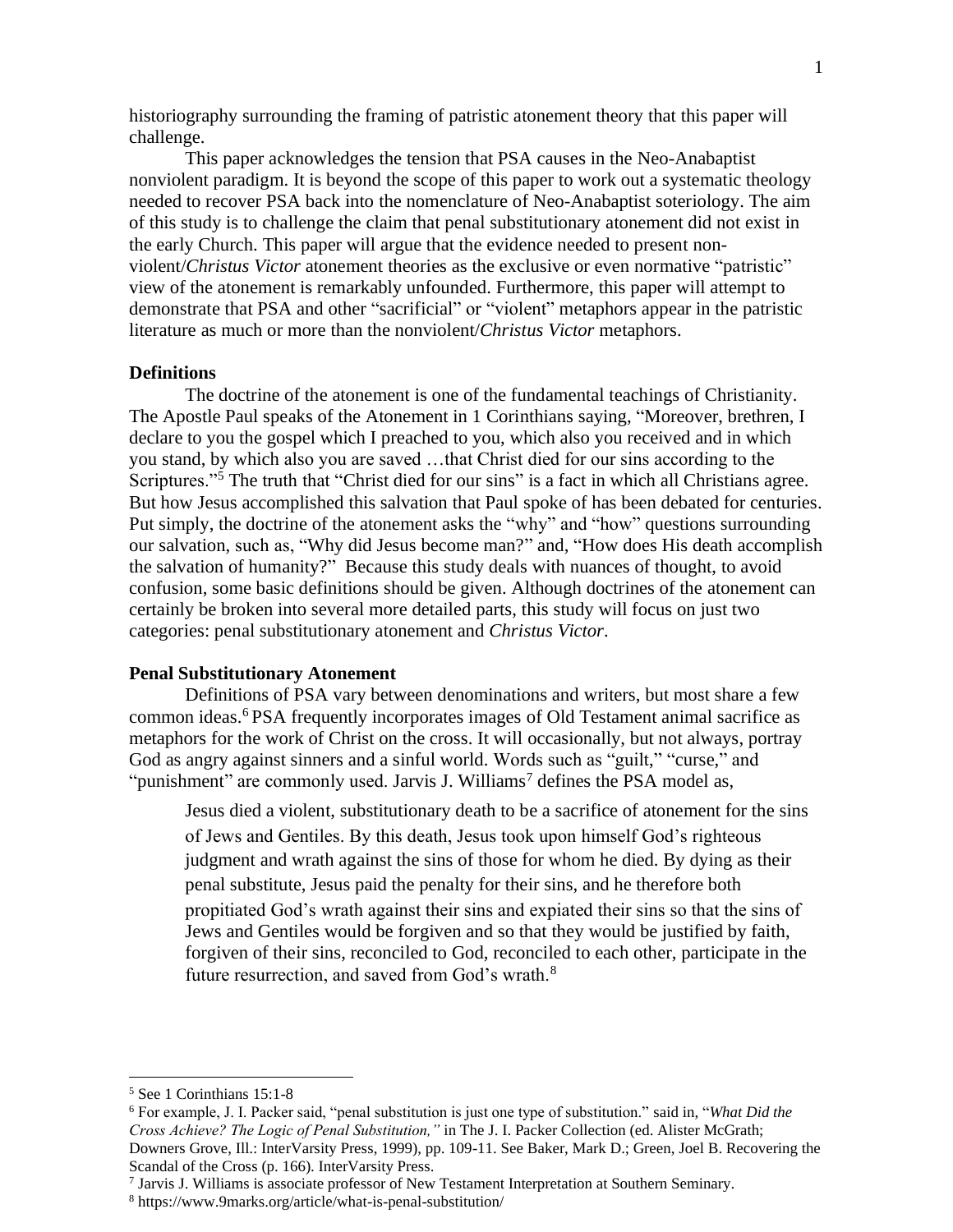# *Christus Victor*

In the *Christus Victor* model there is much more emphasis on the ethical teachings of Jesus. A particular distinction to CV that is often mentioned includes an emphasis on the incarnation and resurrection of Christ. This particular aspect of CV is called "recapitulation." In this idea God recapitulated, or rather, "restarted" humanity in the incarnation of Christ. This new humanity in Christ culminated with a final victory over Satan through His resurrection.<sup>9</sup> Hence the name, *"Christus Victor"* or victory of Christ. J. Denny Weaver, in his book *The Nonviolent Atonement* defines *Christus Victor* as,

> This atonement image used the image of cosmic battle between good and evil, between the forces of God and those of Satan. In that fray God's son Jesus Christ was killed, an apparent defeat of God and victory by Satan. However, Jesus' resurrection turned the seeming defeat into a great victory, which forever ever revealed God's control of the universe and freed sinful humans from the power of sin and Satan. This motif carries the designation of "classic" because it is the prevailing view found in early church theologians.<sup>10</sup> A variation of the classic or victory motif depicted Christ's death as the ransom price paid to Satan in exchange for freeing the sinners Satan held captive. With his resurrection, Christ then escaped the clutches of Satan, and sinners were freed from Satan's power.<sup>11</sup>

### **Historic Anabaptist atonement theory before Gustaf Aulén**

Similar to the writings of the early Christians,  $16<sup>th</sup>$  century Anabaptists were often writing from a setting of persecution and hardship. Nevertheless, considering the circumstances, there exists a remarkable amount of literature for this early time period. Fortunately, salvation and atonement doctrines were topics that surfaced in their literature. Throughout this literature, no one exclusive model of the atonement dominates. Like the early Christians, Anabaptists incorporated a variety of different models and metaphors. Similar to themes found in *Christus Victor*, the emphasis for the early Anabaptist was more focused on life than on doctrine. This is not to say that they were indifferent about theology. Indeed, at times they risked their lives over small nuances of the faith. However, where the early Anabaptist's soteriology differed from that of the Magisterial Reformers was where the theology stopped. The Anabaptists were not satisfied with a theology that did not result in a changed life. Because of their practical emphasis on life, often presented as victory over the devil, many *Christus Victor* themes can be found in their writings.<sup>12</sup>

Focusing on these passages, it can be tempting to collapse their theology into a form of Pelagian moralism. To do so, however, is to miss an important aspect of their theology. A careful reading of their literature reveals that while their emphasis was certainly on a practical outworking of the faith, their theology at times sounded surprisingly "Reformed." Thomas N. Finger author of *A Contemporary Anabaptist Theology* says*,* "Historic Anabaptist views cannot be simplistically identified with traditional models. Some

<sup>9</sup> Moral influence theory is yet another nuance of *Christus Victor* that describes Jesus' work on the cross as an ultimate example of God's love to influence mankind to love God and obey Him.

<sup>&</sup>lt;sup>10</sup> Notice Weaver's confidence that this is the view of the early church. It is this point that this current study will challenge.

<sup>11</sup> J. Denny Weaver, *The Nonviolent Atonement, Second Edition*, Second Edition, New (Grand Rapids, Mich: Eerdmans, 2011), 15.

<sup>12</sup> For Example, see Pilgrim Marpeck, *Writings of Pilgrim Marpeck*, pp. 121-24. Or, Philips, *Writings of Dirk Philips*, p. 146.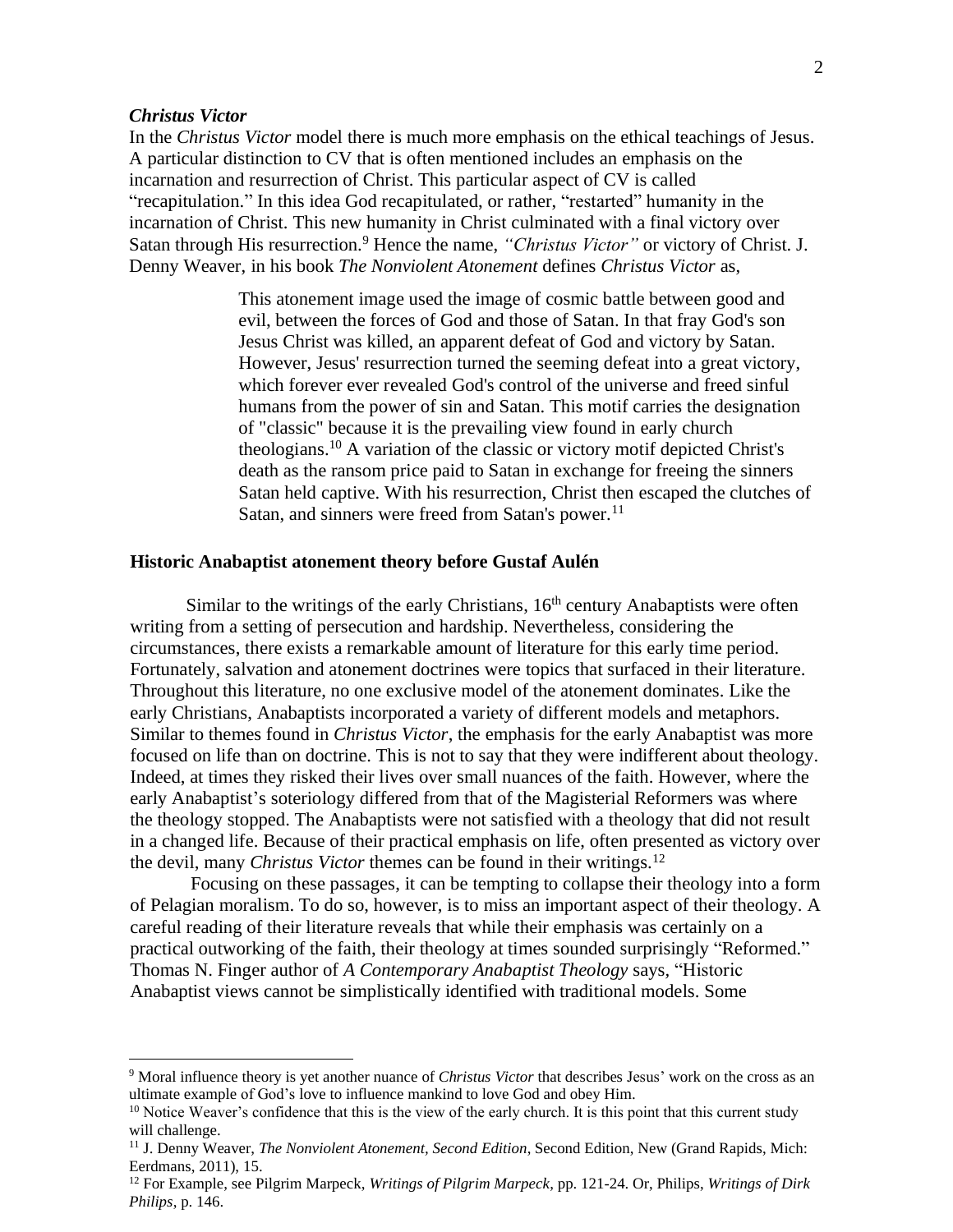Anabaptist expressions, however, were clearly substitutionary. Most Anabaptists thought that Jesus' death at least cancelled the judgment that sins deserve."<sup>13</sup>

To the early Anabaptists, much of the sound of the Reformers' message on subjects such as faith, grace, and salvation appealed to their ears. Where they sharply differed was in application. The Anabaptists had a settled expectation that the Christ who saved them would also empower them to live a holy life. Furthermore, through this theology of *Nachfolge Christi* (practical following of Christ) they understood that Christ would build His kingdom on earth through them. <sup>14</sup> This combination of a grace filled soteriology, fused with an ethical Jesus-following anthropology, gave the early Anabaptists a unique emphasis.

A notable example of this synthesis can be seen in 1538, when an Anabaptist leader, speaking on behalf of his group, was called to a colloquy in Berne, Switzerland. His audience was with the leaders of the Reformed Church. Addressing them, the Anabaptist leader said,

While yet in the national church, we obtained much instruction from the writings of Luther, Zwingli, and others, concerning the mass and other papal ceremonies, that they are vain. Yet we recognized a great lack as regards repentance, conversion, and the true Christian life. Upon these things my mind was bent…. No beginning was made toward true Christian living… Then God sent His messengers, Conrad Grebel and others, with whom I conferred about the fundamental teachings of the apostles and the Christian life and practice. I found them men who had surrendered themselves to the doctrine of Christ by "*Bussfertigkeit*" [repentance evidenced by fruits]. With their assistance we established a congregation in which repentance was in evidence by newness of life in Christ.<sup>15</sup>

In similar fashion, Frances F. Hiebert, in the article *The Atonement in Anabaptist Theology<sup>16</sup>* brings attention to another of these early debates. Quoting a work by the 16th century Reformer, Martin Bucer, Hiebert tells of a debate that Bucer had with the Anabaptists. In this debate Bucer exonerated Michael Sattler because he agreed with Bucer that, "the death of Christ was a propitiatory sacrifice offered to God to cover the sins of humanity." Combining both the ethical demands of a "Kingdom now" theology found in Christus Victor, with the devotional and metaphysical aspects of PSA, gave the early Anabaptists a soteriology that is hard to reduce to a single model.

Through the centuries there were times when differences over the atonement played a more prominent role in church conflicts. For example, in 1660 disputes over the doctrine of the atonement were one of the theological challenges that led to the historic split of the *Singelkerk* congregation in Holland. Consisting of 2,000 members at the time, the split was significant. The newspaper called the division the "War of the Lambs."<sup>17</sup> Moving up to modern times, Finger says that up until the 19<sup>th</sup> and early 20<sup>th</sup> century, PSA themes were common. However, since the 1940s, the soteriology in Anabaptist literature has moved away from PSA. 18

<sup>13</sup> Thomas N. Finger, *A Contemporary Anabaptist Theology: Biblical, Historical, Constructive*, Downers Grove, Ill: IVP Academic, 2004), 562.

<sup>&</sup>lt;sup>14</sup> Robert Friedmann, *Mennonite Piety Through the Centuries: Its Genius and Its Literature*, 0 edition (Eugene, Ore.; Scottsdale sic, Pa.: Wipf & Stock Publishers, 1999), 8.

<sup>15</sup> Harold Bender, *The Anabaptist Vision*, ed. CrossReach Publications (Independently published, 2017), 15.

<sup>16</sup> Hiebert, Frances F, *Direction: The Atonement in Anabaptist Theology."* Accessed April 20, 2021.

https://directionjournal.org/30/2/atonement-in-anabaptist-theology.html#Note57.

<sup>17</sup> https://gameo.org/index.php?title=Galenus\_Abrahamsz\_de\_Haan\_(1622-1706)

<sup>18</sup> Finger, *A Contemporary Anabaptist Theology*, 350. See the qutes at the end of this paper by John D Roth. Also see his discussion on this multi ciew in his book, and discussion by John D Roth in, Beliefs, *Mennonite Faith and Practice* (Scottdale, Pa: Herald Press, 2005), 73.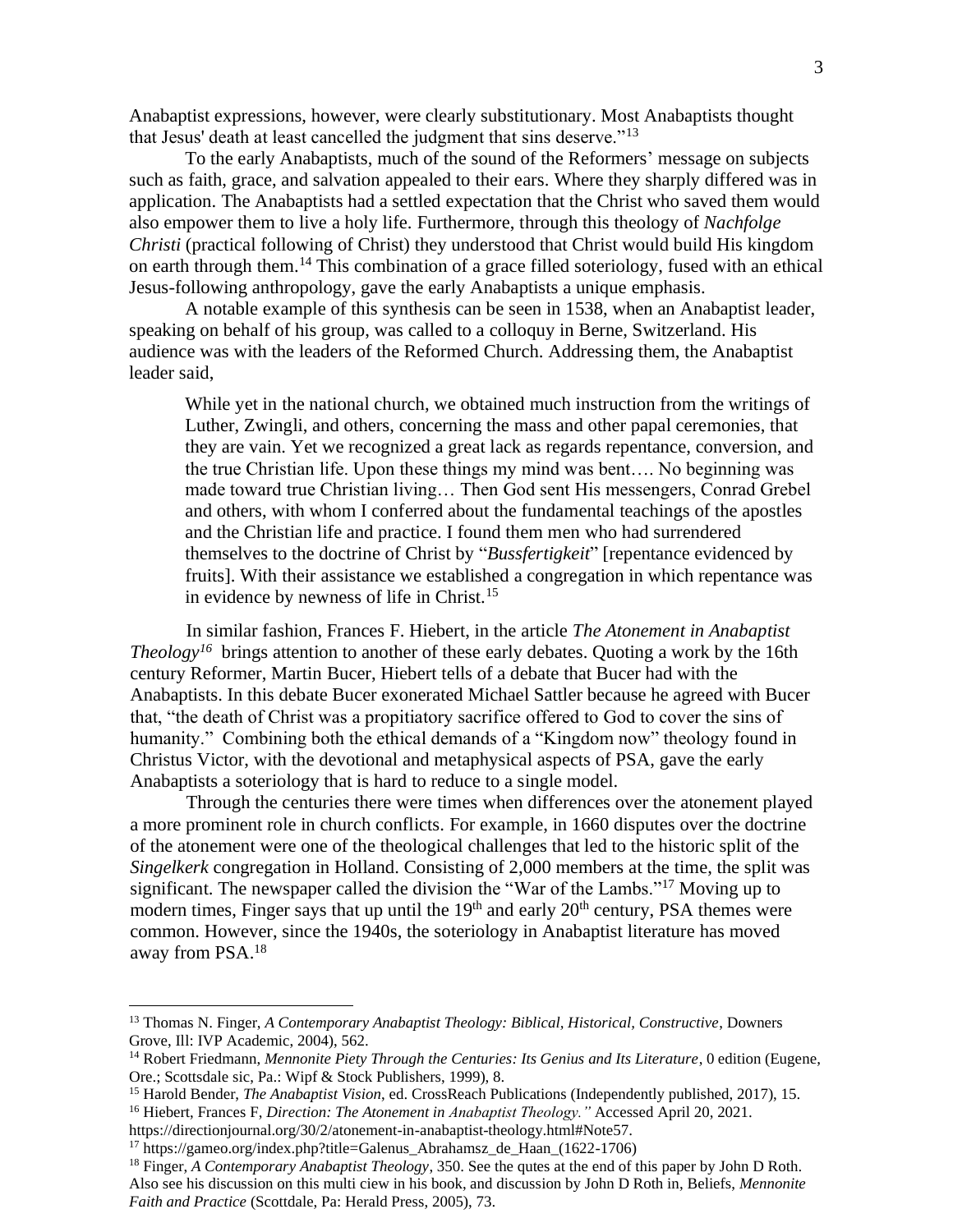# **Kingdom Theology: More than just the Anabaptists**

"Kingdom theology"<sup>19</sup> is a phrase used by theologians today that advocates for incorporating Jesus' social, ethical, and ecclesial teachings back into the Gospel message. Kingdom theology often emphasizes Jesus' ethical or practical teachings, contending that the Gospel message presented by modern evangelicalism has focused too much on personal salvation, thereby missing Jesus' "kingdom message." Writers such as George Eldon Ladd, in his book, *The Gospel of the Kingdom,* <sup>20</sup> Richard Stearns' *The Hole in Our Gospel,* or N.T. Wright's *How God Became King: The Forgotten Story of the Gospels*, <sup>21</sup> are just a few of the diverse group of Evangelicals now popularizing these kingdom views. Common to these teachers is an attempt to correct the hyper-dispensationalism of the twentieth century, particularly where the ethics and teachings of Jesus were removed from the Gospel message. In short, these new writers argued that the Kingdom of God preached by Jesus should be lived out practically in the church in a "now/not yet" dynamic. Charmed by the sound of social justice, community building, peacemaking, and radical discipleship, this nonviolent kingdom theology has gathered in groups as diverse as feminists, Marxists, liberation theologians, emerging church advocates, as well as the Neo-Anabaptists.

Reading the Bible from the perspective of kingdom theology is eye opening for many. Books from the kingdom theology camp frequently publish testimonies of people who speak of a paradigm shift as an awakening. <sup>22</sup> I call this paradigm shift a "kingdom epiphany." In this epiphany, Jesus' concern for the poor, nonresistance, and Sermon on the Mount teachings take on a new light and emphasis. Following this kingdom epiphany, it is natural for Neo-Anabaptists and kingdom theologians to question things such as the atrocities of war, slavery, and injustice done in the name of Christ throughout the centuries. Grasping for a *telos* that would account for the radical departure of the church from the simple words of Jesus, the early church is often looked to as a model. Because of this, the rediscovery of the *Christus Victor* model of the atonement in early Christianity has received much attention from this group. However, blinded by the light of their Kingdom epiphany, many Neo-Anabaptist have overreacted to this discovery and discarded the more traditional models of the atonement in the shadows of this new light.

As children of the Radical Reformation, Anabaptists typically confront theology in a "restoration" rather the "reformation" mindset. Restoring Christianity to the simplicity of the early church is the *raison d'être* in much of Anabaptist ecclesiology and theology. Because of this desire to identify with the ancient church, the place of historical theology weighs heavily in the Anabaptist hermeneutic. For this reason, the framing of patristic atonement theory is significant. Arguments that claim their view of the atonement is "nonviolent" and "patristic" find fertile ground in kingdom/Anabaptist circles.

#### **Gustaf Aulén**

Coming into the  $20<sup>th</sup>$  century, traditional ideas of atonement theory were being challenged. For the Anabaptists, one work in particular by Gustaf Aulén entitled *Christus Victor* left an influence on the doctrine of the atonement like none other. Similar to the way

<sup>19</sup> Dallis Willard, Scot McKnight, NT Wright as well as Dallis Willard, Scot McKnight, Brian D. McLaren <sup>20</sup> George Eldon Ladd, *Gospel of the Kingdom: Scriptural Studies in the Kingdom of God*, Later Printing. edition (Grand Rapids, Mich: Eerdmans, 1990). Also see his book, George Eldon Ladd, *The Presence of the Future: The Eschatology of Biblical Realism* (Grand Rapids, Mich: Eerdmans, 1996).

<sup>21</sup> N. T. Wright, *How God Became King: The Forgotten Story of the Gospels*, Reprint edition (HarperOne, 2012).

<sup>22</sup> Two examples with completely different outcomes would be, Brian D. McLaren, *The Secret Message of Jesus: Uncovering the Truth That Could Change Everything* or David Bercot, *Kingdom That Turned the World Upside Down.*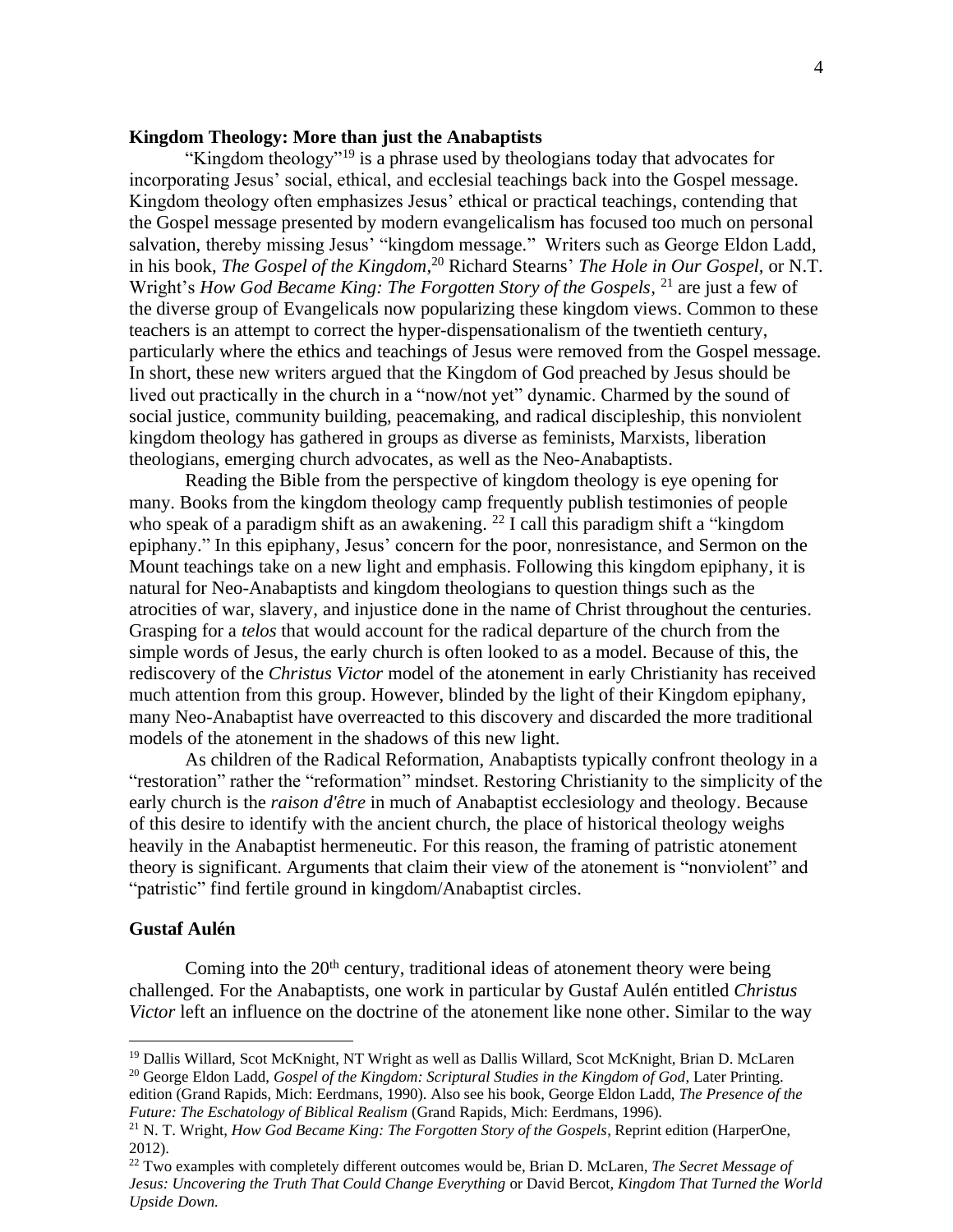Thomas Paine's little political tract entitled *Common Sense* eclipsed the influence of the political scientists of his day, Gustaf Aulén's less than 100 pages of *Christus Victor* has influenced a century of historical theology. The influence this book has had on Neo-Anabaptist/kingdom theology and liberal Evangelical thought is incontestable. From J. Denny Weaver to N.T. Wright, most writers mention *Christus Victor* in their theology explicitly*.* Even if not mentioned by name, Aulén's patristic historiography has dominated scholarship in Anabaptist and kingdom theological circles. Because of this influence, Aulén's framing of the patristic record should be explored in detail.

Between March and September of 1930, Gustaf Aulén, a professor of systematic theology from the University of Lund, delivered a series of lectures in universities in Sweden and Germany in which he presented what he called the "*Christus Victor*" view of the atonement. A year later, an Anglican monk of the Society of the Sacred Mission named A.G. Hebert translated these lectures and published them into a book under the title *Christus Victor an Historical Study of the Three Main Types of the Idea of Atonement*. A.G. Hebert, a liturgical scholar, not only translated the lectures but wrote the forward to the book.

Curiously, from the beginning of the book, Hebert focused a significant amount of attention to framing Aulén's motives for writing the book. Hebert said, "This book is strictly an historical study; it contains no personal statement of belief or theory of the Atonement."<sup>23</sup> This remark at the beginning of the book is notable because Aulén, like himself, was not specifically a historian. Nevertheless, this work was endeavoring to reframe the patristic historiography surrounding the atonement in terms not used before. With near impudence, Hebert introduces Aulén's thesis with little regard to the standard passive language found among academic writing saying, "As soon as the meaning of this view is grasped, the patristic teaching at once stands out as a strong, clear, and consistent whole, and it becomes impossible to doubt that it is this view which also dominates the New Testament; it has therefore every right to be called the typical Christian view, or, in Dr. Aulén's phrase, the 'classic' idea of the Atonement."<sup>24</sup>

Simply put, Aulén described his model as the Biblical and early Christian view of the atonement. Specifically, Aulén defined *Christus Victor* atonement as the "victory over the powers which hold mankind in bondage: sin, death, and the devil."<sup>25</sup> Intentionally different than what Aulén saw as "violent" metaphors found in PSA, *Christus Victor* atonement emphasized salvation through the defeat of Satan and his kingdom. Quoting the early church, Aulén rescued these "kingdom" ideas that were being neglected in the early 20th century. At the beginning of his lectures, Aulén distinguished *Christus Victor* atonement from penal substitutionary atonement (PSA) labeling PSA as "Latin" and *Christus Victor* as "Classic" or "patristic." Framing this "classic" view Aulén said,

The classic idea has in reality held a place in the history of Christian doctrine whose importance it would not be easy to exaggerate. Though it is expressed in a variety of forms, not all of which are equally fruitful, there can be no dispute that it is the dominant idea of the Atonement throughout the early church period…It was, in fact, the ruling idea of the Atonement for the first thousand years of Christian history.<sup>26</sup>

It is extraordinary that a theological topic as nuanced as the atonement could be presented in an academic audience with such dogmatic boldness. Explaining how *Christus Victor* (CV) atonement was lost through the centuries, Aulén claimed that CV went on the decline after Constantine and eventually was "ousted" in the Middle ages due to ecclesial and societal attitudes. Once again buttressing his view with uncommon confidence, Aulén disarms

<sup>23</sup> Aulén and Hebert, *Christus Victor; an Historical Study of the Three Main Types of the Idea of Atonement,* 7.

<sup>&</sup>lt;sup>24</sup> Aulén and Hebert, 7.

 $25$  Aulén and Hebert, 20.

<sup>&</sup>lt;sup>26</sup> Aulén and Hebert, 15.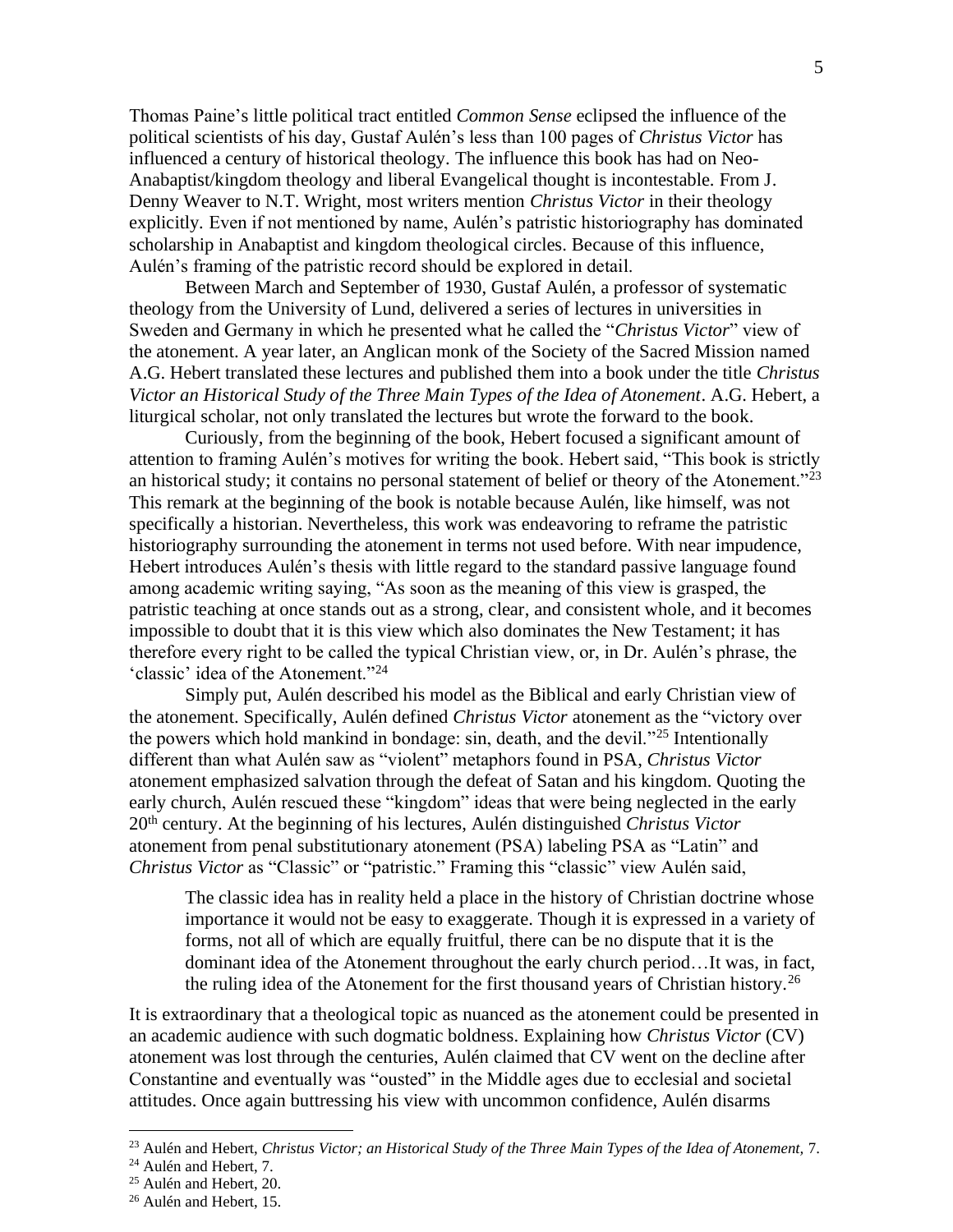opposing interpretation of the patristic account stating, "any account of the history of the doctrine which does not give full consideration to this type of view cannot fail to be seriously misleading."27

From these challenging introductory remarks, Aulén went on to describe the "Recapitulation" theology of Irenaeus bringing out Irenaeus' emphasis on the Incarnation. Only a few sentences of Irenaeus are actually cited, but Aulén does a masterful job of capturing the thought of Irenaeus surrounding the significance of the Incarnation as a redemptive theme to explain the atonement. Aulén said, "Let us, then, put the question again: For what purpose did Christ come down from heaven?" He then lets Irenaeus answer, "That He might destroy sin, overcome death, and give life to man."<sup>28</sup> Following this, Aulén turns to a larger passage of Irenaeus that he feels encapsulates all of early Christian thought on the atonement.

"Man had been created by God that he might have life. If now, having lost life, and having been harmed by the serpent, he were not to return to life, but were to be wholly abandoned to death, then God would have been defeated, and the malice of the serpent would have overcome God's will. But since God is both invincible and magnanimous, He showed His magnanimity in correcting man, and in proving all men, as we have said; but through the Second Man He bound the strong one, and spoiled his goods, and annihilated death, bringing life to man who had become subject to death. For Adam had become the devil's possession, and the devil held him under his power, by having wrongfully practiced deceit upon him, and by the offer of immortality made him subject to death. For by promising that they should be as gods, which did not lie in his power, he worked death in them. Wherefore he who had taken man captive was himself taken captive by God, and man who had been taken captive was set free from the bondage of condemnation."<sup>29</sup>

Irenaeus' emphasis here on the power of Jesus over Satan and the liberation of souls from Satan's bondage is remarkable. Aulén is right for pulling these atonement themes out of the shadows of early Christian thought. Where Aulén goes wrong is when he presents this view exclusively. For Aulén, a reading of both the New Testament and the early church is only correct if presented in this light. Like his translator, the length Aulén goes to convince his audience that his view is right is peculiar. For example, to ensure his readers that Irenaeus represents the entirety of patristic thinking, Aulén sums up the rest of the patristic witness saying, "The smaller writings of the Apostolic Fathers treat of this theme in a relatively incidental way, and the same is true of the extant works of the Apologists; though this does not at all imply that the subject itself was in any way of secondary importance for those writers."<sup>30</sup> Just a few pages later, Aulén once again assures his readers that all of the early Christians shared his view saying,

It is not possible, in the rapid summary to which we are obliged to confine ourselves,

 $27$  Aulén and Hebert, 15.

<sup>28</sup> Aulén and Hebert, 22.

Note: As important as the emphasis that Irenaeus puts here in this passage on the incarnation and Christ victory over Satan, reading the full context paints a slightly different picture. Irenaeus is making an argument here for the incarnation against the gnostic ideas of *Docetism*. This is the false idea that Christ came only as a spirit and not in the flesh. Irenaeus is then providing several proofs as to why the Gnostic idea of *Docetism* is wrong. Therefore, it should be mentioned that while the *Christus Victor* ideas that flow from this passage are important, it should be cautioned that the twentieth century CV interpretation of this passage is being taken slightly out of context.

<sup>29</sup> Aulén and Hebert, 22–23.

<sup>30</sup> Aulén and Hebert, 21.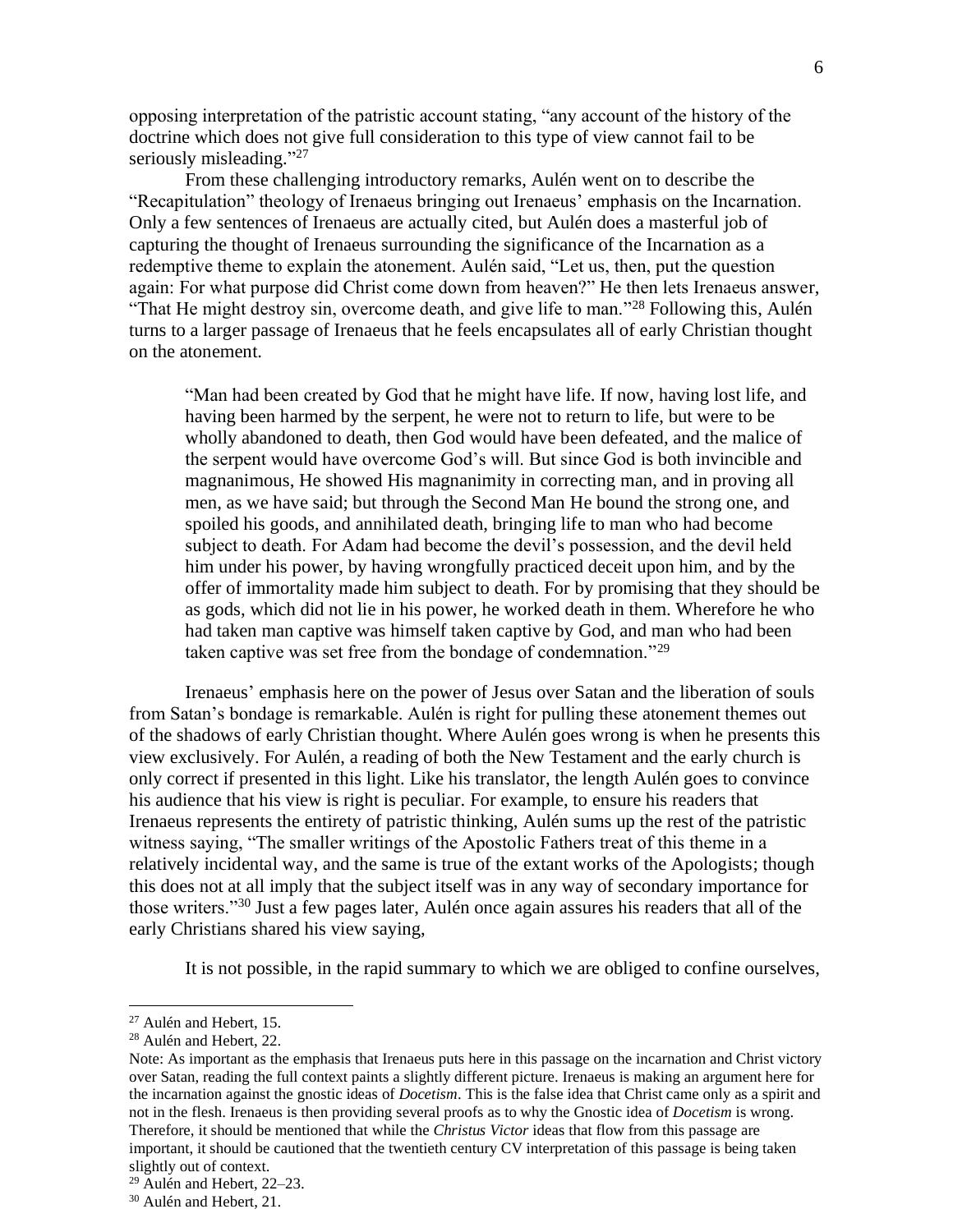to treat all the Fathers as fully as we have treated Irenæus; nor is it necessary. In spite of all the diversities of the different Fathers, the general agreement between them on this subject is such that it is possible to treat them together in a single comprehensive statement… In fact, there are not different theories of the Atonement in the Fathers, but only variant expressions of one and the same basic idea.<sup>31</sup>

From these brief remarks from Irenaeus, Aulén lightly touches on the ransom view of the atonement. Here he points to Origen's teaching that Jesus won our salvation by paying a ransom to Satan.

Origen discusses to whom the ransom-price is paid, and directly denies that it can possibly be paid to God. "But to whom did He give His soul as a ransom for many? Surely not to God. Could it, then, be to the Evil One? For he had us in his power, until the ransom for us should be given to him, even the life (or soul) of Jesus, since he (the Evil One) had been deceived, and led to suppose that he was capable of mastering that soul, and he did not see that to hold Him involved a trial of strength (βάσανον) greater than he was equal to."32\*

Curiously, right after Aulén ensured his readers that Irenaeus and Origen's views were "the ruling view" of all patristic Christianity, Aulén provides no other Ante-Nicene writer to support his case. Instead, Aulén introduces two of the most prolific writers of the Ante-Nicene era, Tertullian and Cyprian. However, he quickly dismisses them both because they do not represent Aulén's "Classic" view. Instead of recognizing this as evidence that the early Christian view of the atonement is more nuanced than originally thought, Aulén explains that these two writers are simply outliers. The quote Aulén provided from Tertullian was,

"To leave the penance unperformed, and yet expect forgiveness of sins! What is it but to fail to pay the price, and, nevertheless, to stretch out the hand for the benefit? The Lord has ordained that forgiveness is to be granted for this price: He wills that the remission of the penalty is to be purchased for the payment which penance makes."<sup>33</sup>

Apparently, Tertullian's language here that forgiveness required the "price" of penance bothered Aulén. He explains that this and a similar aberrant view by Cyprian stems from their legalistic "Latin" orientation. Curiously, Aulén concedes that their mistakes are the starting place for what Aulén called the "Latin" (PSA) view of the atonement.

Tertullian, whose teaching about Penance centers altogether round the satisfaction made by man for sin and the idea of merit, begins to quarry the stones for the future

<sup>&</sup>lt;sup>31</sup> Aulén and Hebert, 33.

<sup>&</sup>lt;sup>32</sup> Aulén and Hebert, 39.

<sup>\*</sup>Note: The primary source to this quote is surprisingly hard to find. The classic Ante-Nicene Fathers series translated in the late 19th century contains a translation of only Books 10-14 of Origen's *Commentary of Matthew*. No reason was given why they stopped where they did. The quote is very important. It describes a view of the atonement developed later by Gregory of Nyssa in the 4th century. The quote is clear enough, and it seems reasonable that Origen did indeed say this. However, reading the context it seems that Origen was perhaps in one of his more speculative moods. Curiously, the context goes on to say that the payment that Jesus paid to Satan was only Jesus' soul, apart from his flesh and spirit. Origen reasons that Jesus' spirit was released to the Father and His flesh stayed on the cross. Therefore, only the soul of Jesus paid the ransom. There is a recent translation of the Origen's Greek text by Justin M. Gohl entitled, *Origen of Alexandria's Commentary on Matthew, Book 16 -- An English Translation*.

<sup>&</sup>lt;sup>33</sup> Aulén and Hebert, 60.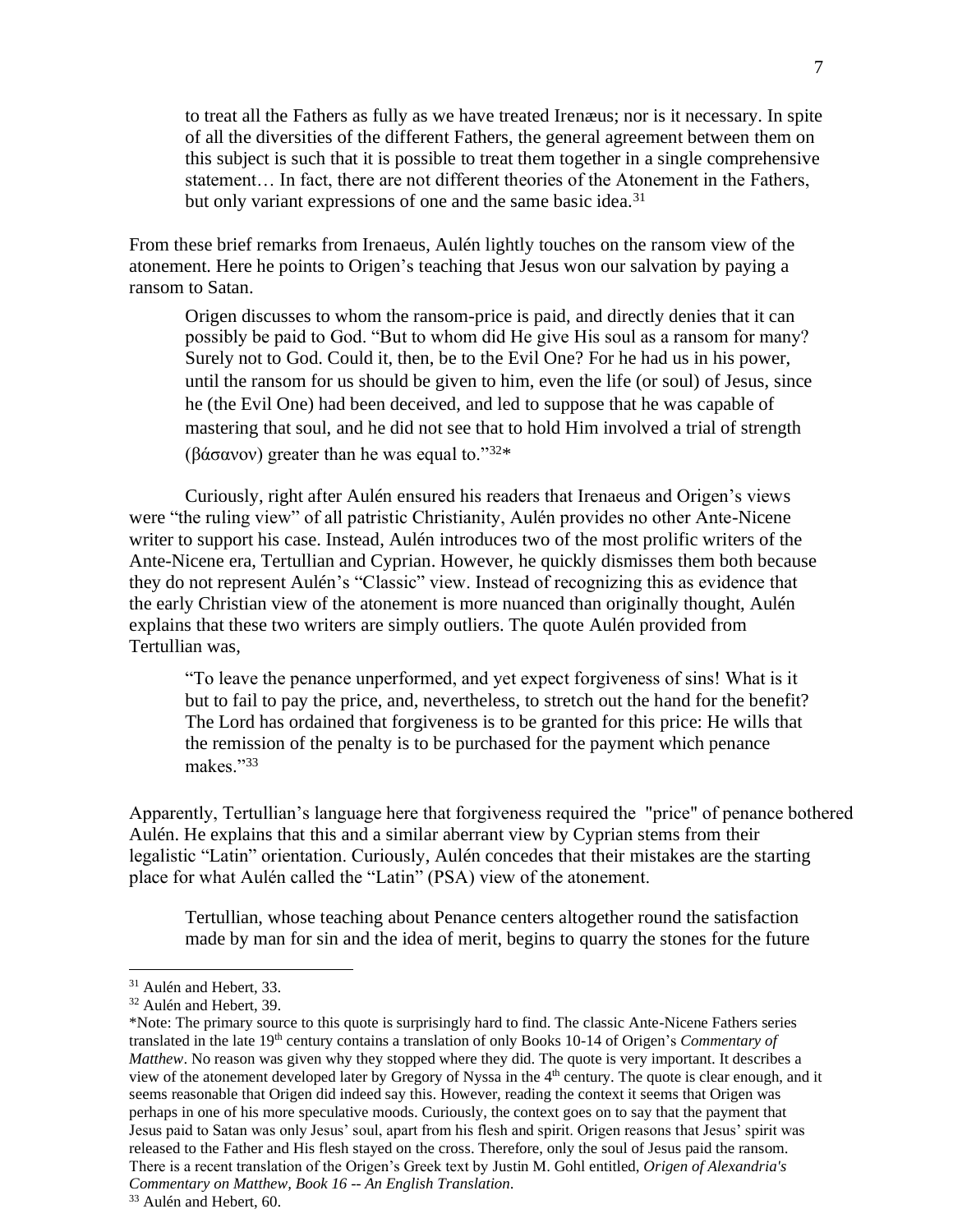edifice of the Latin theory, and that Cyprian first applies the ideas of Tertullian directly to the Atonement. After Cyprian, the Latin idea is to be found here and there in the Western Church, and increasingly as time goes on.<sup>34</sup>

Aulén does not let these two significant Ante-Nicene writers alter his understanding of patristic Christianity at all. At the end of this chapter, Aulén once more ensures the readers that this view is the view held by the patristic giants including, "Origen, Athanasius, Basil the Great, Gregory of Nyssa, Gregory of Nazianzus, Cyril of Alexandria, Cyril of Jerusalem, and Chrysostom."<sup>35</sup> Leaving the patristics, Aulén attempts to defend his thesis from the Biblical text. Aulén does well at identifying many of Paul's neglected ransom and *Christus Victor* metaphors. Passages such as Col. 2:15 spring to life under the *Christus Victor* paradigm, "Having disarmed principalities and powers, He made a public spectacle of them, triumphing over them in it." However, when Aulén attempts to collapse Paul's "propitiation" and "sacrifice" themes into *Christus Victor* is seems forced.<sup>36</sup> As to all the passages filled with the sacrificial language of the Old Testament, Aulén dismisses them in a few sentences. Some of the most significant passages of the Old Testament, such as the Passover Lamb and the sacrifices of Leviticus are not even touched. Conspicuously, even Isaiah 53, with all its prophetic and sacrificial language about Christ is never mentioned in this chapter, nor any other place in the book.

Perhaps Aulén's most influential section is his chapter on "The Middle Ages." After repeatedly insisting that *Christus Victor* is the dominant view in the early church, Aulén goes on to make an argument for where PSA came from. Aulén points to Anselm of Canterbury in the eleventh century as the main instigator. He adds that later development was added by Thomas Aquinas.<sup>37</sup> Aulén's framing of Anselm of Canterbury as the originator of PSA is one of the most repeated axioms of his book.

Following Aulén's discussion on the Middle Ages, surprisingly, a large section of his book attempts to reframe Martin Luther's soteriology as *Christus Victor* rather than the traditional portrayal of Luther as a champion of PSA. Wrapping up his arguments at the end of his short book, Aulén once again ensures his readers that his motives were strictly historical and presented without bias,

I have not had any intention of writing an apologia for the classic idea; and if my exposition has shaped itself into something like a vindication of it, I would plead that it is because the facts themselves point that way. For it can scarcely be denied that the classic idea emerged with Christianity itself, and on that ground alone cannot be refused a claim such as neither the Latin nor the subjective type of teaching can make, to embody that which is most genuinely Christian.<sup>38</sup>

Gustaf Aulén's work was a sensation. His treatment of the *Christus Victor* model of the atonement resurrected elements of the atonement that had been shamefully neglected during his time. As a result, Aulén won the affection of almost a century of notable

<sup>&</sup>lt;sup>34</sup> Aulén and Hebert, 34.

<sup>&</sup>lt;sup>35</sup> Aulén and Hebert, 33.

<sup>&</sup>lt;sup>36</sup> Aulén dismisses Paul's use of Christ sacrifice almost entirely. Where the language of sacrifice is too strong to dismiss, Aulén argues that Paul is merely describing Christ sacrifice in the language of personal sacrifice for a greater cause. See page 54 where Aulén says, "The Pauline use of the idea of Sacrifice lies wholly within the limits of the classic idea; note that, as Schmitz says, Paul uses sacrificial imagery as freely when he speaks of his own self-oblation as Christ's apostle as when he speaks of Christ's death."

<sup>&</sup>lt;sup>37</sup> See page 61-67 where Aulén said that while the punishment aspect of the PSA is not directly discussed in Anselm, it is implied and closely related to his other themes.

<sup>38</sup> Aulén and Hebert, *Christus Victor; an Historical Study of the Three Main Types of the Idea of Atonement,* 107.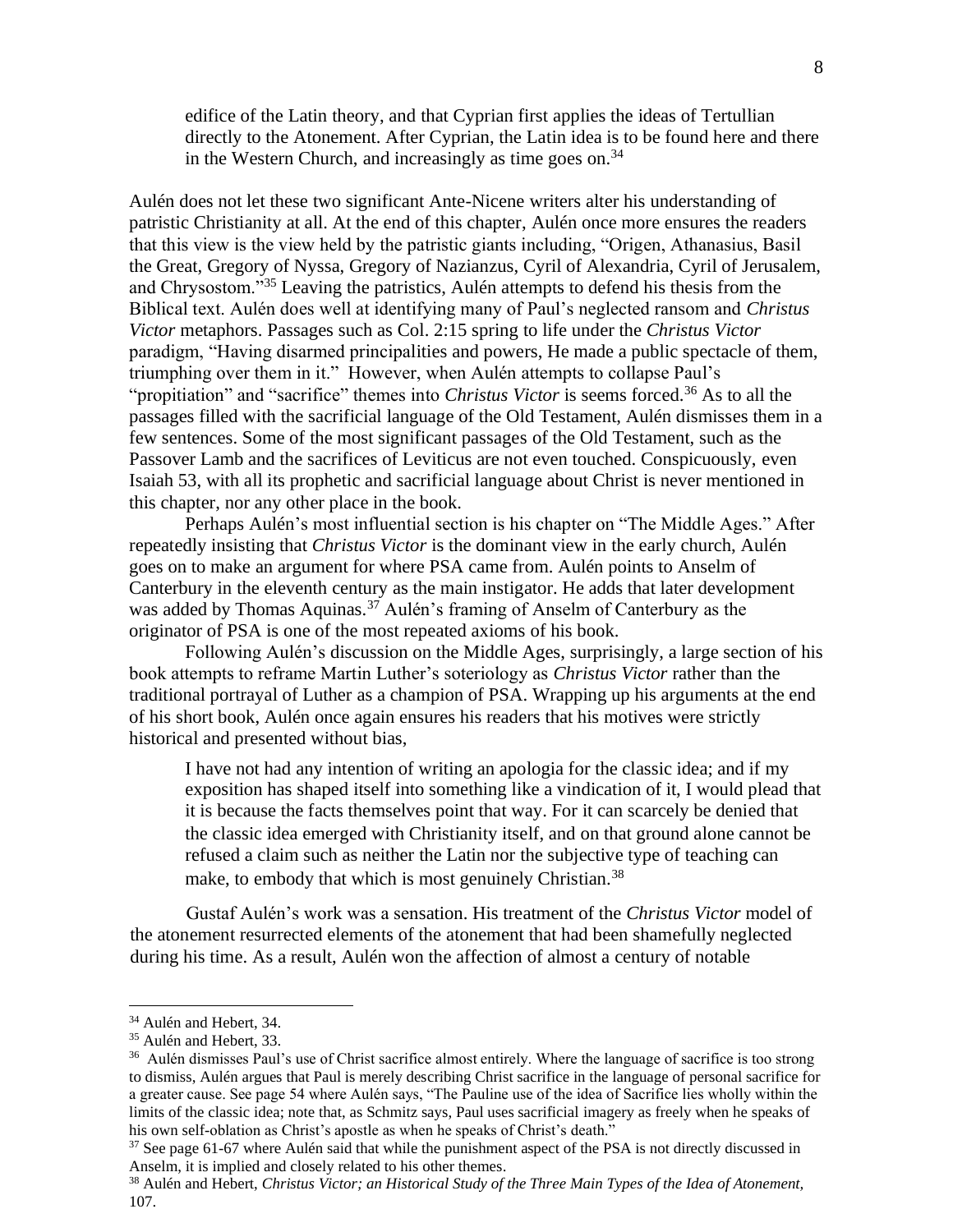adherents to his view, including the famed C.S. Lewis. Indeed, his patristic historiography resonated throughout the church in both academic and popular sectors.

However, as masterful as his work was in restoring some of the lost elements of the atonement, Aulén's historiography of the patristic view of the atonement was, as a whole, remarkably unfounded and reductionistic. As will be demonstrated in this study, despite Aulén's confidence that *Christus Victor* was the only significant theory driving patristic thought, a careful reading of the historical record paints a significantly different picture.

# **Kingdom Reductionism After Aulén**

After the work of Aulén, the vision that resonated in the ears of the Anabaptists was said right in the book's introductory statement, "In other words, the satisfaction-theory… belong to the era of the church's 'captivity,' but the 'classic' view of redemption is at once truly evangelical and truly catholic."<sup>39</sup> This idea of a historiography that is free of 'captivity' stuck with the Anabaptists. Motivated by an understandable desire to distance kingdom theology from the mistakes of militant Christendom, Neo-Anabaptists fell prey to poor historical methods. Blinded by the light of their kingdom epiphany, it was easy for them to miss contrary views when reading the patristics, particularly when they sounded like the shibboleths of their enemies.

Recently, some leading *Christus Victor* Evangelicals have begun to recognize a broader view in atonement models. A remarkable example of this is seen in a video interview with long-time *Christus Victor* advocate, N.T. Wright. In this interview the host asked the question if Wright's view of the Atonement could be called *"Christus Victor."* Wright said yes, but then he quickly added,

The problem with that is that in the 50s or 60s there was a famous book on *'Christus Victor*' which played it off against the other theories. And it was that book by a Swedish bishop called Gustav Aulén. [He] was obviously reacting against low grade presentations of an angry wrathful God and substitution. And so, he said, "no, no, no, forget all that. It's about God winning the victory in Christ over the powers." So, it became an "either or." So many people have thought that because we believe in Penal Substitution we mustn't believe in *"Christus Victor,"* That's Completely wrong!<sup>40</sup>

Other Evangelical writers have begun to recognize that the early Christian view of the atonement is more nuanced than they had originally thought. For example, Joel B. Green has incorporated the term "kaleidoscope view" to describe his understanding of the atonement. 41 Equally impressive long time PSA advocate, William Lane Craig recently released a book where he described his atonement theory with more CV nuances then he had in the past.<sup>42</sup> However, despite these changes among the Evangelicals, many kingdom theologians and Neo-Anabaptists' research is still lagging behind. Writers such as J. Denny Weaver, Greg Boyd, and Bruxy Cavey still commonly present a historiography of the early church that excludes PSA.

<sup>39</sup> Aulén and Hebert, 10.

<sup>40</sup> NT Wright: Christus victor vs penal substitution atonement // Premier Christianity https://www.youtube.com/watch?v=qfnV69nIOrw&t=2s

<sup>41</sup> Thomas R. Schreiner et al., *The Nature of the Atonement: Four Views*, ed. James K. Beilby (IVP Academic, 2009).

<sup>42</sup> Scot McKnight, *Jesus and His Death: Historiography, the Historical Jesus, and Atonement Theory* (Waco, Tex: Baylor University Press, 2006).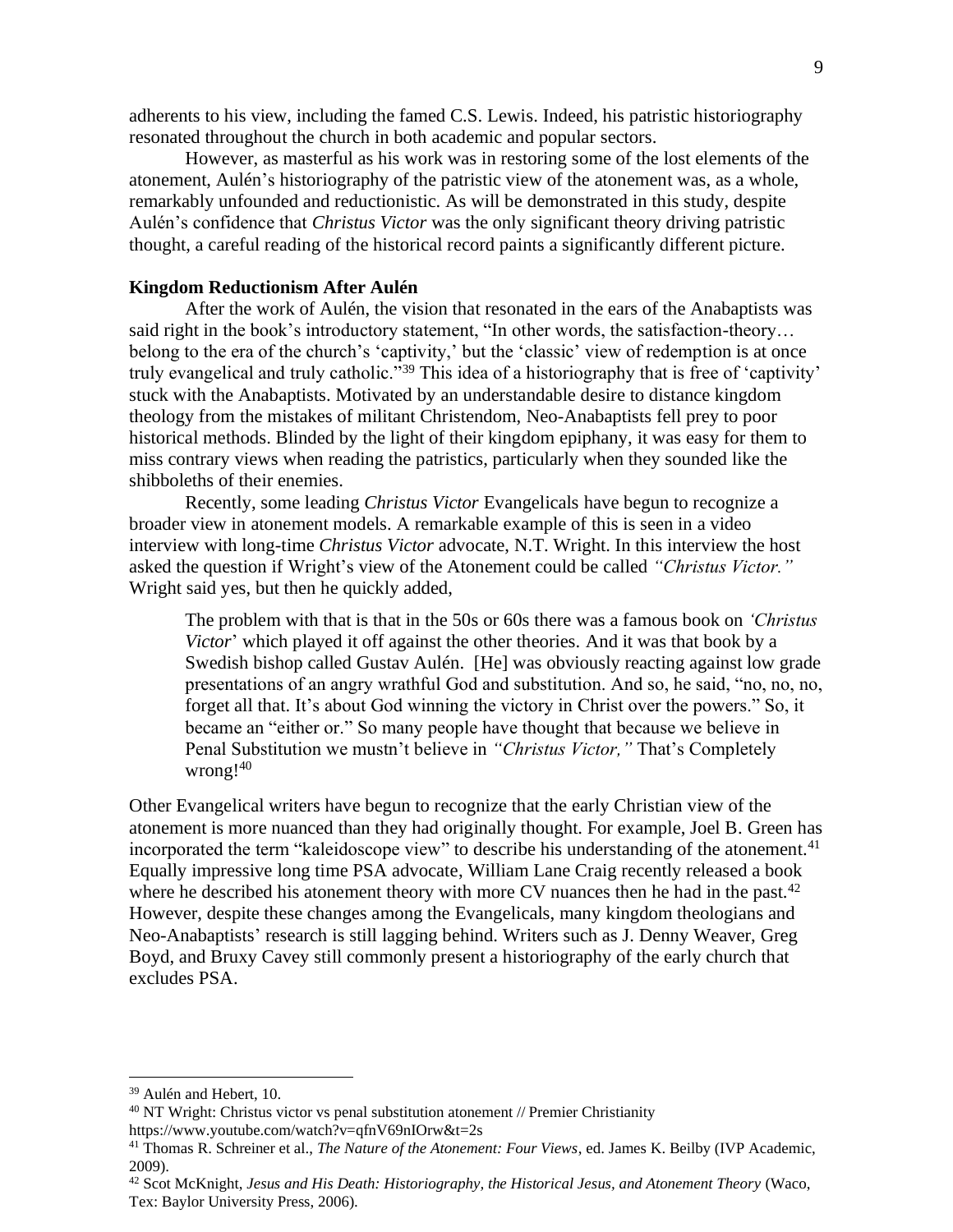#### **The Patristic Evidence**

Before the early Christian documents are explored it will be helpful call attention to exactly what it is that so many Neo-Anabaptist and kingdom theologians are insisting about the writings of the early church. Put simply, Neo-Anabaptists claim PSA metaphors are not used by the early Christians to explain the atonement. To challenge this thesis, this study will investigate passages that support PSA. Because many aspects of this theory can be blurry, this study will focus the investigation primarily to the first two words of PSA, " penal" and "substitution."

That first word, "penal," is perhaps the most controversial element of the model. In simple terms, it implies a legal setting. The dictionary definition "penal" reads, "relating to, used for, or prescribing the punishment of offenders under the legal system." The "punishment" part of that definition is important. Models that support PSA insist that Jesus was "punished" for the sins of humanity. Going a little further, PSA teaches that Jesus took the "guilt" of our sin and the "curse" that we warranted. In PSA our sin, punishment, and guilt were somehow transferred from us to Jesus. By going to the cross, Jesus "suffered" for our sins, paying our price as a substitute for us. As a fulfillment and antitype of the sacrificial system of the Old Testament, Jesus' sacrifice on the cross was a priestly offering to the Father. By this offering, our sins are forgiven by the imputed righteousness of Jesus Christ upon the sinner. Almost all of these fundamental elements of PSA are rejected by modern kingdom theologians and Neo-Anabaptists.

The next word, "substitutionary," simply implies that Jesus took our place. Some form of substitution is generally accepted by most camps. In *Christus Victor* atonement, Jesus may be our substitute, but it does not require the need for Jesus to receive our guilt and it does not require the Father to punish Jesus in our place as our substitute. It also certainly does not envision an Old Testament sacrifice, or expiation to appease the Father in heaven. In PSA, however, the substitution of Jesus unapologetically involves Jesus taking on our sins, receiving our punishment, and suffering in our place.

# **The Nuance**

When reading through the most ancient quotes from the early church in an attempt to determine their stance on the atonement, one of the primary difficulties we encounter is the ambiguity. Similar to the New Testament, most of the passages in the early church can be interpreted in more than one way. For example, Clement of Rome spoke of the atonement saying, "Because of the love He had for us, Jesus Christ our Lord gave His blood for us by the will of God. He gave His flesh for our flesh, and His soul for our souls."<sup>43</sup> PSA advocates read this quote and see it as an obvious proof text for their case. To them, Jesus being described as "giving his flesh" by "the will of God" obviously speaks of Jesus' sacrificial offering to the Father. CV advocates, however, frame this quote differently. They read this and see the passage as evidence of Jesus offering his flesh (humanity) as a ransom to Satan. Because of this dilemma, the study will need to be limited to passages that are less ambiguous. Hundreds of these types of quotes punctuate the early Christians.<sup>44</sup> To help diminish misrepresentation of the author's intent, larger context of the quotes will need to be included. Again, this study recognizes that the case for CV atonement in the early church has already been demonstrated by others. This study, however, is seeking to identify the neglected PSA passages. This study is simply arguing that the evidence needed to present *Christus Victor* as the "exclusive," or even the "normative" view of the atonement in the

<sup>43</sup> Clement of Rome, *The Ante-Nicene Fathers, Volume I ,The First Epistle of Clement to the Corinthians,* Chapter 49.

<sup>44</sup> David Bercot, author of *Dictionary of Early Christian Beliefs*, provides a valuable source to many of these earlier quotes that can be taken in different directions.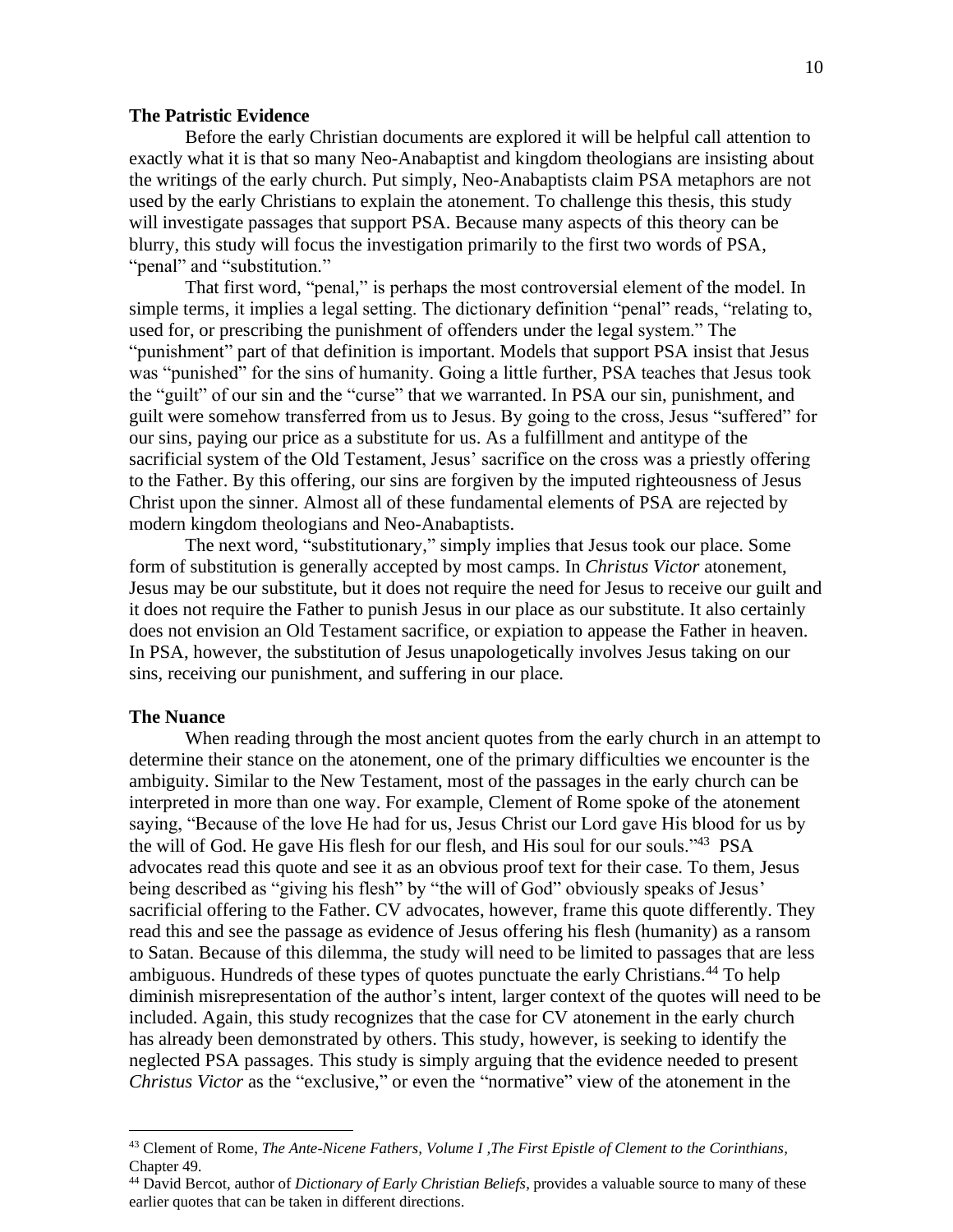early church is unfounded, and furthermore, that the use of PSA metaphors are not only present in the early church, but are used as frequently as other models.

### **Epistle of Barnabas**

One of the earliest writings in early Christianity is the Epistle of Barnabas. This epistle is believed to have been written before 100 AD. Clement of Alexandria spoke of it as scripture. What is important about this work is that the writer gives a New Testament interpretation of the Old Testament sacrifice.<sup>45</sup> In the 5<sup>th</sup> chapter of this epistle, the writer is discussing Isiah 53. The interpretation is important because of the way that the writer connects the sacrificial images of Isaiah 53 with salvation,

For to this end the Lord endured to deliver His flesh unto corruption, that by the remission of sins we might be cleansed, which cleansing is through the blood of His sprinkling. For the scripture concerning Him containeth some things relating to Israel, and some things relating to us. And it speaketh thus; *He was wounded for your transgressions, and He hath been bruised for our sins; by His stripes we were healed. As a sheep He was led to slaughter, as a lamb is dumb before his shearer.*<sup>46</sup>

A few chapters later the writer continues this sacrifice theme. This time he discusses the sin offering found in the Book of Numbers. Barnabas writes, "Understand ye how in all plainness it is spoken unto you; the calf is Jesus, the men that offer it, being sinners, are they that offered Him for the slaughter."<sup>47</sup>

# **Epistle to Diognetus**

The Epistle to Diognetus is an important early Christian work, not only because of its antiquity, but because of the subjects that it discusses. We do not know who wrote it, but it is generally believed to have been written in the second or third century. Important to this study is a section where the writer is instructing how to interpret the sacrificial system of the Old Testament. There are parts of this quote that satisfy both CV and PSA atonement models. For example, the word "ransom" is specifically used. However, there are several other elements that stand out in this quote that do not fit as well within a CV model. In particular, the treatment of our sin being exchanged for Christ's righteousness should not be overlooked. The language is conspicuously legal when it speaks of our "justification," and our sins being "covered" by His righteousness. In beautiful, poetic language the writer calls this a "sweet exchange."

But when our wickedness had reached its height, and it had been clearly shown that its reward, pu[nishment and](http://www.newadvent.org/cathen/05649a.htm) death, was impending over us; and when the time had come which [God](http://www.newadvent.org/cathen/06608a.htm) had before appointed for manifesting His own kindness and power, how the one [love](http://www.newadvent.org/cathen/09397a.htm) of [God,](http://www.newadvent.org/cathen/06608a.htm) through exceeding regard for men, did not regard us with [hatred,](http://www.newadvent.org/cathen/07149b.htm) nor thrust us away, nor remember our iniquity against us, but showed great long-suffering, and bore with us, He Himself took on Him the burden of our iniquities, He gave His own Son as a ransom for us, the [holy](http://www.newadvent.org/cathen/07386a.htm) One for transgressors, the blameless One for the [wicked,](http://www.newadvent.org/cathen/05649a.htm) the righteous One for the unrighteous, the incorruptible One for the corruptible, the [immortal](http://www.newadvent.org/cathen/07687a.htm) One for those who are mortal. For what other thing was capable of covering our [sins](http://www.newadvent.org/cathen/14004b.htm) than His righteousness? By what

<sup>45</sup> David W. Bercot, *A Dictionary of Early Christian Beliefs: A Reference Guide to More Than 700 Topics Discussed by the Early Church Fathers* (Hendrickson Publishers, 1998).

<sup>46</sup> Barnabas, *Epistle of, The Ante-Nicene Fathers, Volume I,* 5:1-2.

<sup>47</sup> Barnabas, *Epistle of, The Ante-Nicene Fathers, Volume I,* 8:2.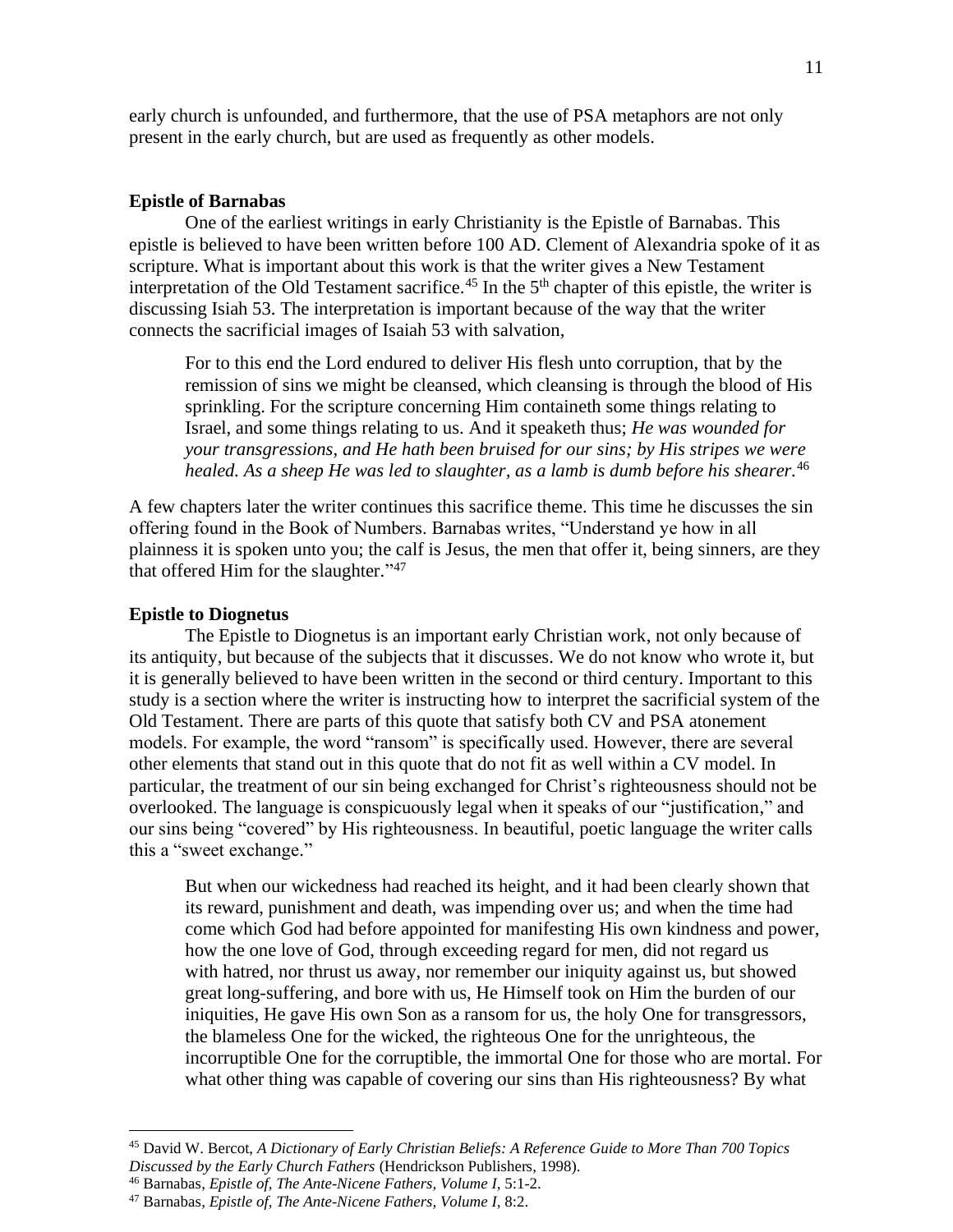other one was it possible that we, the [wicked](http://www.newadvent.org/cathen/05649a.htm) and ungodly, could be justified, than by the only [Son of God?](http://www.newadvent.org/cathen/14142b.htm) O sweet exchange! O unsearchable operation! O benefits surpassing all expectation! That the [wickedness](http://www.newadvent.org/cathen/05649a.htm) of many should be hid in a single righteous One, and that the righteousness of One should justify many transgressors!<sup>48</sup>

What a "sweet exchange," indeed. The choice of the word "covering," and the idea that our "wickedness" is taken away by being "hidden" in the "righteousness one" should not be missed.

### **Methodius**

Methodius was the bishop in Lycia, in modern day Turkey. Methodius died as a martyr in the last great persecution of AD 312. His only complete surviving work is the *Banquet of the Ten Virgin*s. In the discourse, Methodius is correcting the Jews by showing them the true meaning of the Passover. In doing so, Methodius makes a significant remark about the blood that came from the sacrifice of the Passover lamb. While much of this quote could be interrupted as either CV or PSA, the point to notice is his reference to the place that the sacrificial blood plays in making us free from God's wrath in the final judgement.

As in the instance of the immolation of the Lamb, the mystery of which they regard as solely in remembrance of the deliverance of their fathers from Egypt, when, although the first-born of Egypt were smitten, they themselves were preserved by marking the door-posts of their houses with blood. Nor do they understand that by it also the death of Christ is personified, by whose blood souls made safe and sealed shall be preserved from wrath in the burning of the world; whilst the first-born, the sons of Satan, shall be destroyed with an utter destruction by the avenging angels, who shall reverence the seal of the Blood impressed upon the former."<sup>49</sup>

# **Lactantius**

Lactantius, who lived between AD 250–325, was a prominent teacher of rhetoric before he converted to Christianity. Later in his life, Lactantius' popularity as a teacher was so renowned that he became a tutor for Emperor Constantine's son, Crispus. Similar to Methodius, Lactantius teaches about the proper understanding of the Old Testament Passover sacrifice. Also, like Methodius, an important point that Lactantius is making here is that the blood of the Lamb protects the Hebrews from the impending wrath of God.

And the Jews even now exhibit a figure of this transaction when they mark their thresholds with the blood of a lamb. For when God was about to smite the Egyptians, to secure the Hebrews from that infliction He had enjoined them to slay a white lamb without spot, and to place on their thresholds a mark from its blood. And thus, when the first-born of the Egyptians had perished in one night, the Hebrews alone were saved by the sign of the blood: not that the blood of a sheep had such efficacy in itself as to be the safety of men, but it was an image of things to come. For Christ was the white lamb without spot; that is, He was innocent, and just, and holy, who, being slain by the same Jews, is the salvation of all who have written on their foreheads the sign of blood—that is, of the cross, on which He shed His blood.<sup>50</sup>

### **Origen of Alexandria**

<sup>48</sup> *The Ante-Nicene Fathers, Volume I, Epistle to Diognetus*, Chapter 8.

<sup>49</sup> Methodius, *The Ante-Nicene Fathers, Volume VI*, *Banquet of the Ten Virgins,* Discourse 9.1.

<sup>50</sup> Lactantius, *The Divine Institutes*, *The Ante-Nicene Fathers*, vol. VII, 4.26.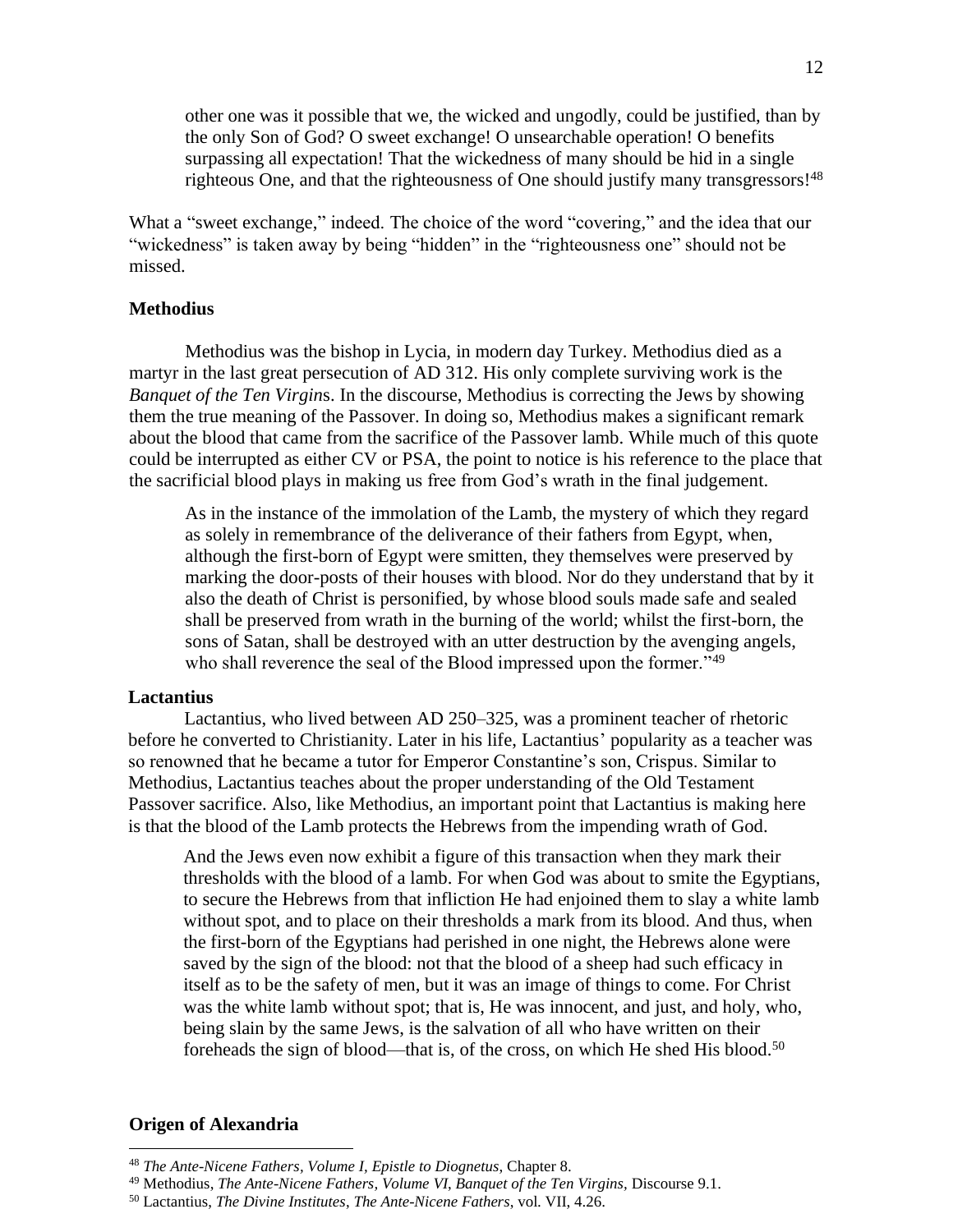The writings of Origen are also important for this study. Origen lived from AD 185- 255. He was born to Christian parents in Alexandria, Egypt, the eldest of seven children. His father died as a martyr in 202, during a persecution instigated by the Roman Emperor Septimius Severus.<sup>51</sup> Origen was known for his scholarship. He became a student of Clement of Alexandria and wrote a lot of books. In fact, he was the most prolific writer in the Ante-Nicene Church. Eusebius says that Origen dictated approximately two thousand works. He traveled extensively, and eventually took over the catechetical school of Alexandria from Clement. He has been called the "father of Christian theology." Notably, Origen also wrote some of the first commentaries of the Bible. David Bercot says of Origen, "Many of his teachings reflect brilliant spiritual insights. On the other hand, some of his teachings exhibit strained or unsound theological speculation."<sup>52</sup> Important to this study, it should be remembered that Origen's treatment of the ransom view of the atonement is well known in CV circles. It was Origen's memorable quote that the ransom of Jesus was paid to Satan, and not to the Father, that Aulén mentioned in his work *Christus Victor*.<sup>53\*</sup> However, a careful reading of Origen demonstrates that, while it is true that Origen wrote about the atonement using ransom metaphors, Origen also incorporates clear PSA metaphors as well. It is in watching the way the Origen changes between the different metaphors that is crucial to this study. For advocates of PSA, one of the more important verses that surround the atonement debate is the concept of "propitiation," as used in Romans 3:24-25,

"being justified freely by His grace through the redemption that is in Christ Jesus, whom God set forth as a propitiation by His blood, through faith, to demonstrate His righteousness, because in His forbearance God had passed over the sins that were previously committed, whom God set forth as a propitiation by His blood, through faith."

Fortunately, in his commentary of the book of Romans, Origen spends an usual amount of time discussing this very word *propitiation*. Significantly, when Origen begins addressing this section of scripture, he does so with stirring *Christus Victor* language,

Let us look carefully at the meaning of "redemption which is in Christ Jesus." The term "redemption" refers to that which is given to enemies for those whom they are keeping in captivity, in order that they might restore them to their original freedom. Captives conquered by sin, as if by war, were being held fast, then, by the enemies of the human race.

All of this language, "captives conquered by sin" and freedom from "the enemies of the human race" shouts *Christus Victor*! But what Origen says next is critical. To explain Paul's use of the word "propitiation," Origen explains that he needed to employ a different metaphor. Remarkably, Origen explicitly mentions his change of themes and even calls the new metaphor, "even more profound."

Although the holy Apostle has taught us many things about our Lord and Savior Jesus Christ which are to be marveled at, things which are spoken about him through a mystery, in this passage he has brought forth something even more admirable which I do not think is easy to find in other passages of Scripture. For above he had

<sup>51</sup> Origen, *Commentary on the Epistle to the Romans, Books 1-5*, trans. Thomas P. Scheck (Washington, DC: The Catholic University of America Press, 2009), 3.

<sup>52</sup> Bercot, *A Dictionary of Early Christian Beliefs*.

<sup>53</sup> Origen of Alexandria, *Commentary on the Gospel according to Matthew,* Book 16. \*See my note above in the footnote section on page 13 for comments and some context on this famous quote.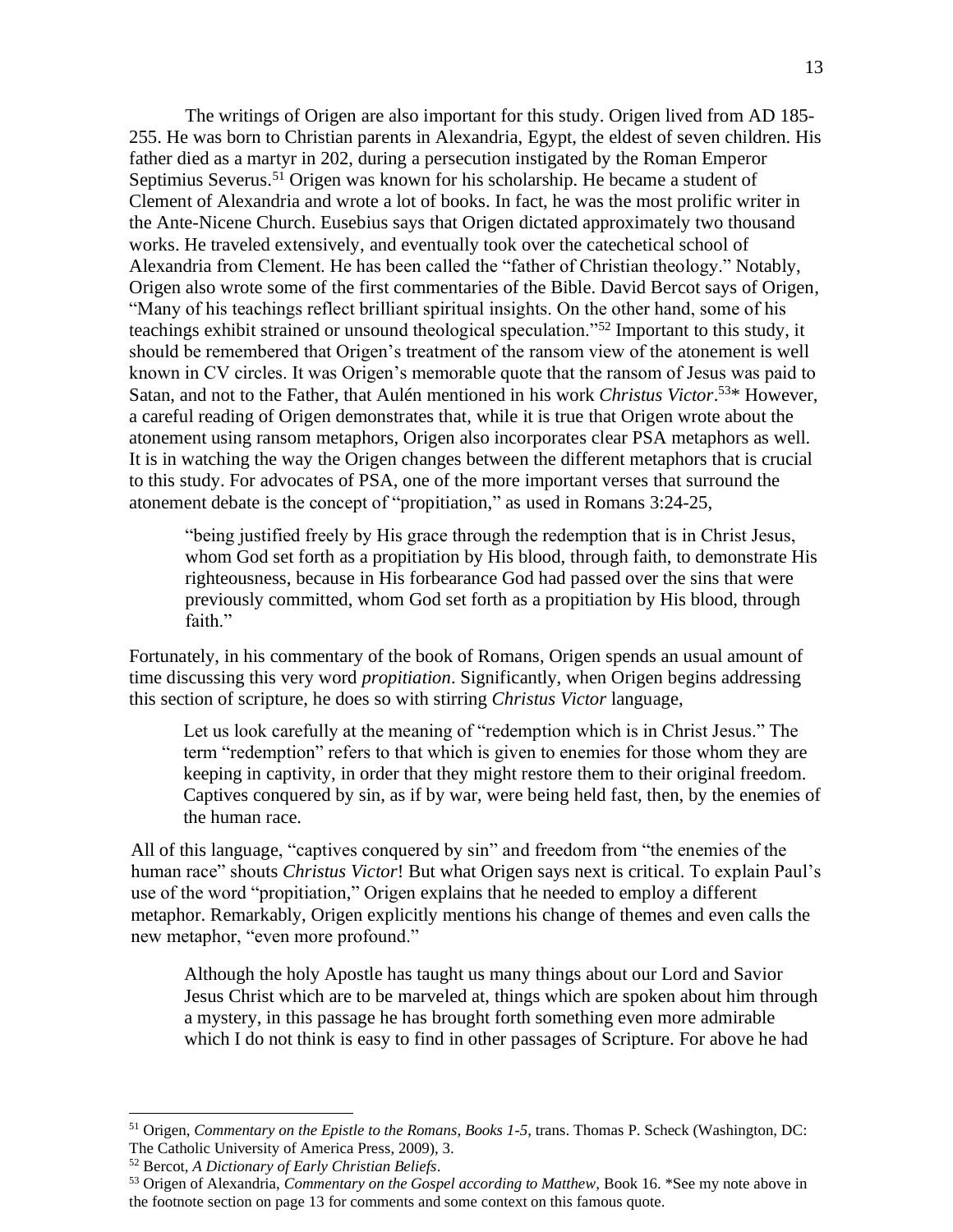said that Christ had given his very self as the redemption price for the entire human race so that he might redeem those who were being held in the captivity of their sins, … Now he has added something even more profound and says, "God pre-determined him as a propitiation through faith in his blood." This means of course that through the sacrifice of himself he would make God propitious to men and through this he would manifest his own righteousness as he forgives them their past sins..."<sup>54</sup>

Origen's use of multiple metaphors here is impressive. A reductionist reading of this passage will miss this critical point entirely. In switching to a PSA model, Origen's brings attention to the use of the word "propitiation." 55 Debates over Origen's use of "propitiation" has a long history. While a full treatment of the word "propitiation" is beyond the scope of this paper, a few important observations can be made by carefully reading this section. First of all, it is important to notice that Origen recognizes the nuances surrounding the word "propitiation."

"With one and the same understanding, then, the apostles designate Christ as the propitiatory, or propitiation, or, as is frequently found in the Latin manuscripts, propitiator. There is however no difference whether "propitiator" or "propitiation" or even "appeasement" is recorded, since in Greek it is always expressed by one and the same word."<sup>56</sup>

Giving clarity to the interpretation, Origen points to the use of this word in 1 John 2:2 saying,

"But what John has said, namely that he is 'the appeasement' or propitiation 'for our sins, and not only for ours but also for the whole world.'"

Giving further clarification, Origen continues to point time and again to the Levitical priestly sacrifice as an example of the meaning of "propitiation." <sup>57</sup> For example, in his commentary of Numbers, Origen specifically interprets the sacrificial system, even using the word "victim," to describe Jesus' offering himself to the Father.

If there had not been sin, it had not been necessary for the Son of God to become a lamb, nor had need been that he, having become incarnate, should be slaughtered, but he would have remained what he was, God the Word; but since sin entered into this world, whilst the necessity of sin requires a propitiation, and a propitiation is not made but by a victim, it was necessary that a victim should be provided for sin.<sup>58</sup>

An important aspect of PSA that is often rejected by CV adherents surrounds the idea of God's justice. PSA advocates often say that divine justice required the Father to use a mediator. Remarkably, Origen discusses this as well.

<sup>54</sup> Origen, *Commentary on the Epistle to the Romans, Books 1-5*, 216. Other translation such as the *Ancient Christian Commentary on Scripture* translate the word as "expiation." See page 97 of that series.

<sup>55</sup> It is helpful to remind the readers that except for a few short Greek fragments, Origen's *Commentary on Romans* has survived only in Latin from a translation done by Rufinus.

<sup>56</sup> Commentary on the Epistle to the Romans Books 1–5,

<sup>57</sup> It should be noted here that in this passage Origen uses the idea of "propitiation" as the Mercy seat itself, and the Levitical sacrifice of the priest.

<sup>58</sup> Origen, *Homilies on Numbers*, ed. Christopher A. Hall, trans. Thomas P. Scheck, First edition. (Downers Grove, Ill: IVP Academic, 2009). 24.1.6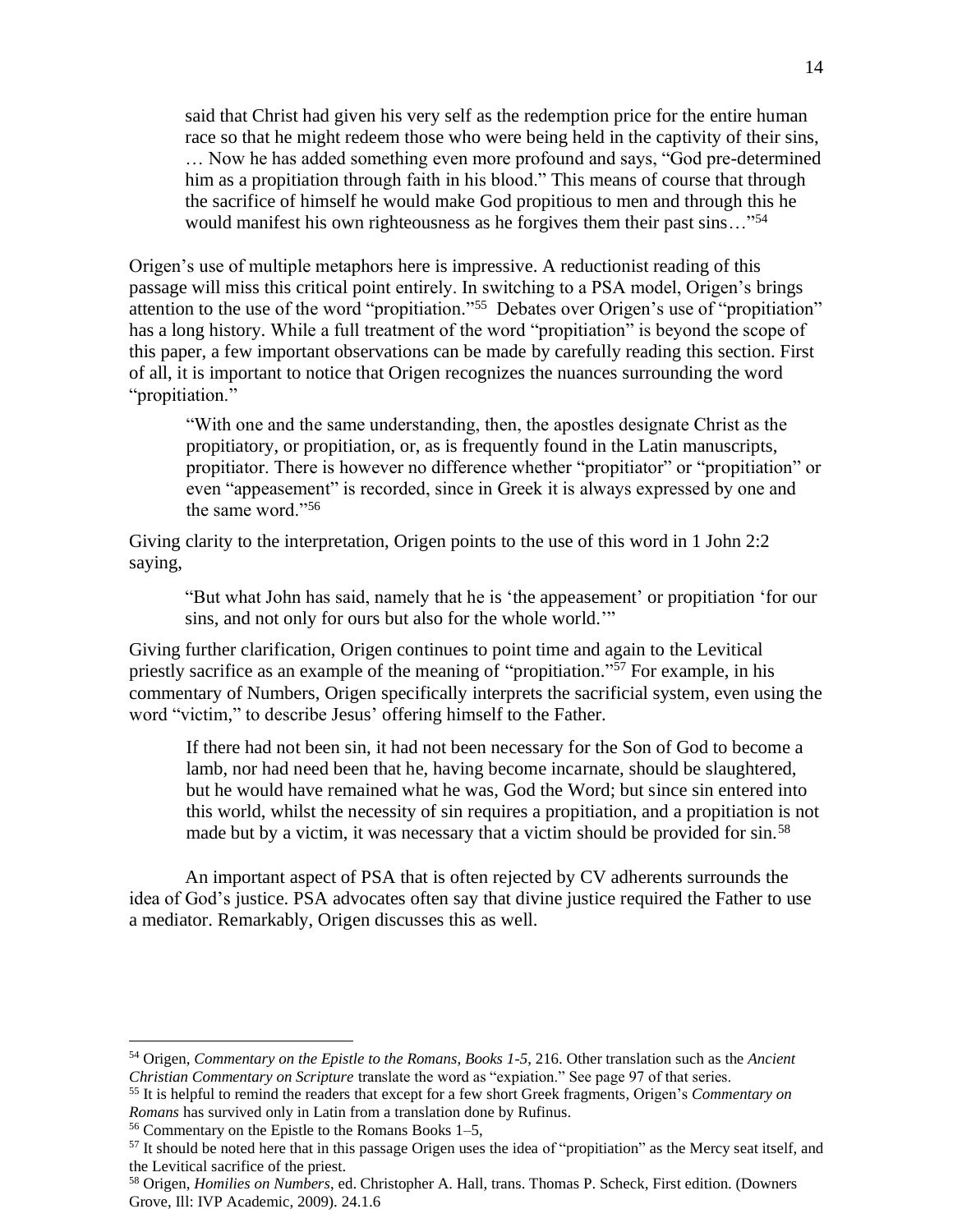For God is just, and the one who is just could not justify the unjust; for that reason he wanted there to be the mediation of a propitiator so that those who were not able to be justified through their own works might be justified through faith in him. These things had to be said first, as much as pertains to the explanation of his discourse, in order that the apostolic reading might become clearer.<sup>59</sup>

Finally, another controversial feature of PSA that is often rejected by CV advocates is the idea that the guilt and sin of mankind is transferred, or rather, "imputed" to Jesus. PSA advocates point to 2 Cor. 5:21 for support, "For He made Him who knew no sin to be sin for us." CV advocates generally reject the interpretation that our personal sin, and particularly our guilt, was imputed to Jesus. Commenting on the *Gospel of John,* in the place where John proclaims that Jesus as the Lamb who, "takes away the sin of the world," Origen speaks about the idea of our guilt being imputed to the "Lamb of God" in an almost disturbingly graphic way.

"If God made Christ who knew no sin to be sin for us, then it could not be said of Him that there was no darkness in Him. For if Jesus was in the likeness of the flesh of sin and for sin, and condemned sin by taking upon Him the likeness of the flesh of sin, then it cannot be said of Him, absolutely and directly, that there was no darkness in Him."<sup>60</sup>

Bringing it all together, Origen explains that his use of multiple metaphors comes from the idea that Jesus is simply too complex to be reduced to one description.

"Let us now examine each of the designations recorded of the Savior, and let us carefully ponder what it is that is being depicted in his individual titles. You will thus find that indeed in him all the fullness of deity was pleased to dwell in bodily form. He is also the propitiatory and priest and sacrifice which is offered for the people.<sup>61</sup>

# **Eusebius of Caesarea**

Eusebius is another critically important figure in patristic thought for several reasons. He lived from AD 270-340. Jonathan J. Armstrong, a recent scholar and translator of his work says that it is significant that Eusebius was from Caesarea. Armstrong noted that this location not only provided Eusebius with ancient text from Palestine, but it also situated him between two of the largest academic centers in the church at his time—Alexandria and Antioch. His influence on our modern understanding of church history and theology is unquestionable. He was the bishop of the church in Caesarea, and most importantly to this study, he consumed himself in collecting the ancient books of his time and documenting the faith of the church.

Particularly important to this study are the research methods that Eusebius used. Eusebius wrote in Greek. Armstrong said that Eusebius' constant comparison of the Greek of the Septuagint with the translations of Symmachus, Aquila and Theodotion tells us that Eusebius "searched for possible theological significance in even the minutest exchange of synonyms." Armstrong says, "For Eusebius, the task of the text critic and the exegete—as well as the task of the historian, geographer and philosopher—is one and the same."<sup>62</sup> His *Ecclesiastical History* is considered a Christian classic and was translated into several

<sup>59</sup> Origen, *Commentary on the Epistle to the Romans, Books 1-5*. 3:25-26.

<sup>60</sup> Origen, *Commentary on the Epistle to the John, The Ante-Nicene Fathers*, vol. IX, 2.21.

<sup>61</sup> Origen, *Commentary on the Epistle to the Romans, Books 1-5*.223.

<sup>62</sup> Eusebius of Caesarea, *Commentary on Isaiah*, ed. Joel C. Elowsky, trans. Jonathan J. Armstrong, First edition. (Downers Grove, Illinois: IVP Academic, 2013).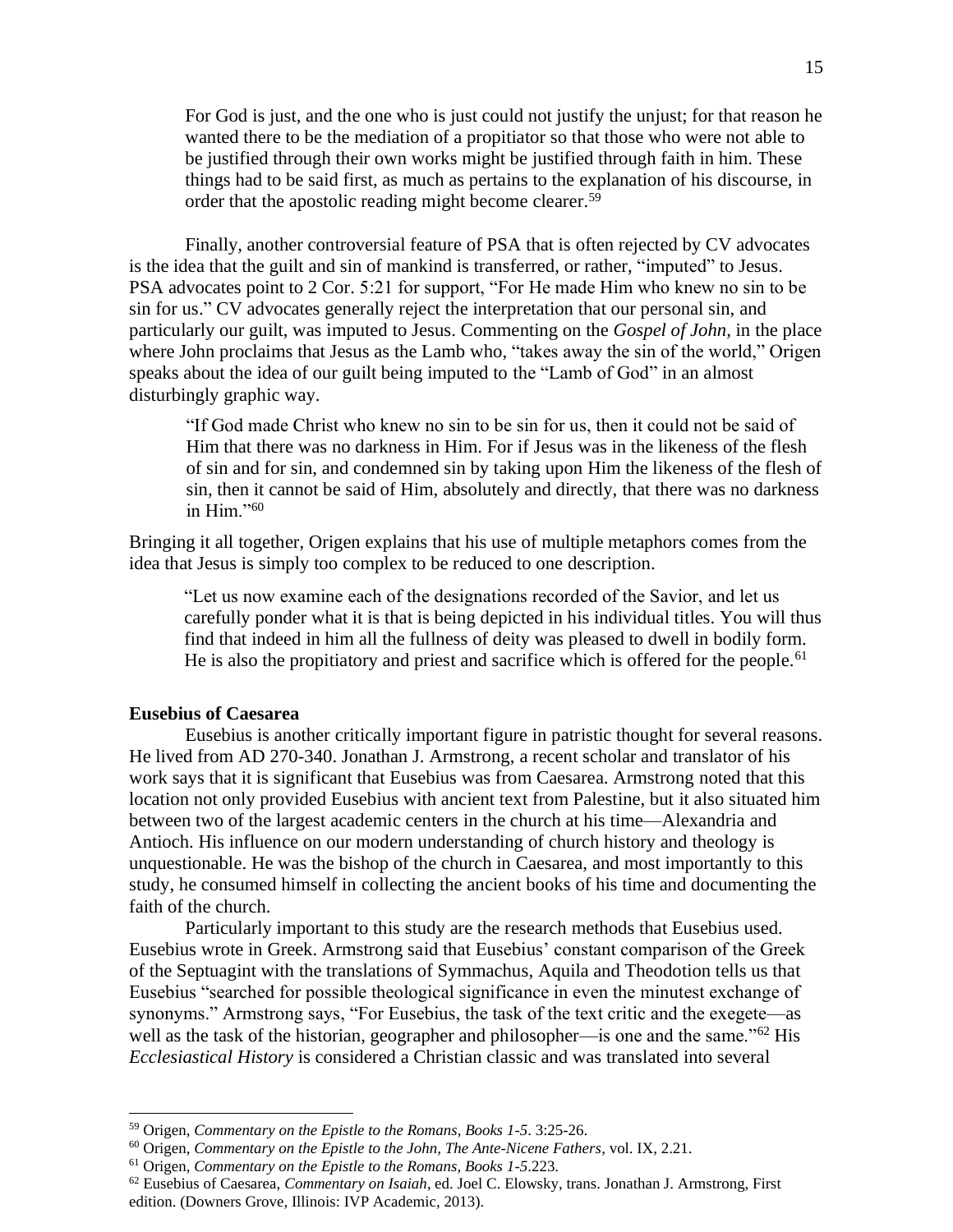languages, even in ancient times.<sup>63</sup> Significant for this study, some of his most important theological works concerning the atonement have come into English only recently.

### **The Proof of the Gospel**

*Demonstratio Evangelica (The Proof of the Gospel)* was a major two-part work by Eusebius*.* In Part one, called *Praeparatio* (preparation), Eusebius wrote that his object was "to show the nature of Christianity to those who know not what it means"<sup>64</sup> In part two, he wanted to go deeper. In *Demonstratio,* Eusebius said that he wrote for those who are ready for "the reception of the higher truths."<sup>65</sup> Like Origen, Eusebius did not try to reduce his atonement theory into one mold. Through this massive work, Eusebius weaves multiple atonement metaphors to explain different aspects of soteriology. Critical to this study is that when speaking about the variety of ways the work of Christ can be explained, Eusebius specifically mentions his multifaceted methodology saying,

The reason is not one but many. First, that the kingdom of the Logos may be established over the living and dead; secondly, to cleanse our sins by allowing Himself to be struck and by becoming a curse for us; thirdly, to offer Himself in sacrifice to God for the whole world; fourthly, to destroy the reign of the devil; fifthly, to ensure to His disciples everlasting life with God.<sup>66</sup>

This passage is remarkable because in the same sentence Eusebius mentions "destroying the reign of the devil" and Jesus becoming a "sacrifice to God." Like Origen, when describing the sacrifice of Christ, Eusebius frequently points to the priestly sacrifice. Significantly, when demonstrating this point, Eusebius looks to Isaiah 53 for support. After first quoting Isaiah, Eusebius explains,

In this he shows that Christ, being apart from all sin, will receive the sins of men on Himself. And therefore He will suffer the penalty of sinners, and will be pained on their behalf; and not on His own. And if He shall be wounded by the strokes of blasphemous words, this also will be the result of our sins. For He is weakened through our sins, so that we, when He had taken on Him our faults and the wounds of our wickedness, might be healed by His stripes. 67

Later in the book, when describing this idea further, Eusebius once again explicitly mentions Jesus receiving our sins and taking our punishment.

And the Lamb of God not only did this, but was chastised on our behalf, and suffered a penalty He did not owe, but which we owed because of the multitude of our sins; and so He became the cause of the forgiveness of our sins, because He received death for us, and transferred to Himself the scourging, the insults, and the dishonor, which were due to us, and drew down on Himself the apportioned curse, being made a curse for us. And what is that but the price of our souls?<sup>68</sup>

<sup>63</sup> National Library of Russia, Codex Syriac 1

<sup>64</sup> Eusebius of Caesarea: Praeparatio Evangelica (Preparation for the Gospel). Tr. E.H. Gifford (1903) Introduction

<sup>65</sup> Eusebius (of Caesarea Caesarea) Bishop of, *The Proof of the Gospel: Being the Demonstratio Evangelica of Eusebius of Cæsarea.* (Society for promoting Christian knowledge, 1920). Vo 1, Pg ix.

<sup>66</sup> Eusebius, *The Proof of the Gospel* Book 4.12.

<sup>67</sup> Eusebius, *The Proof of the Gospel* Book 3.2.

<sup>68</sup> Eusebius, *The Proof of the Gospel* Book 10.1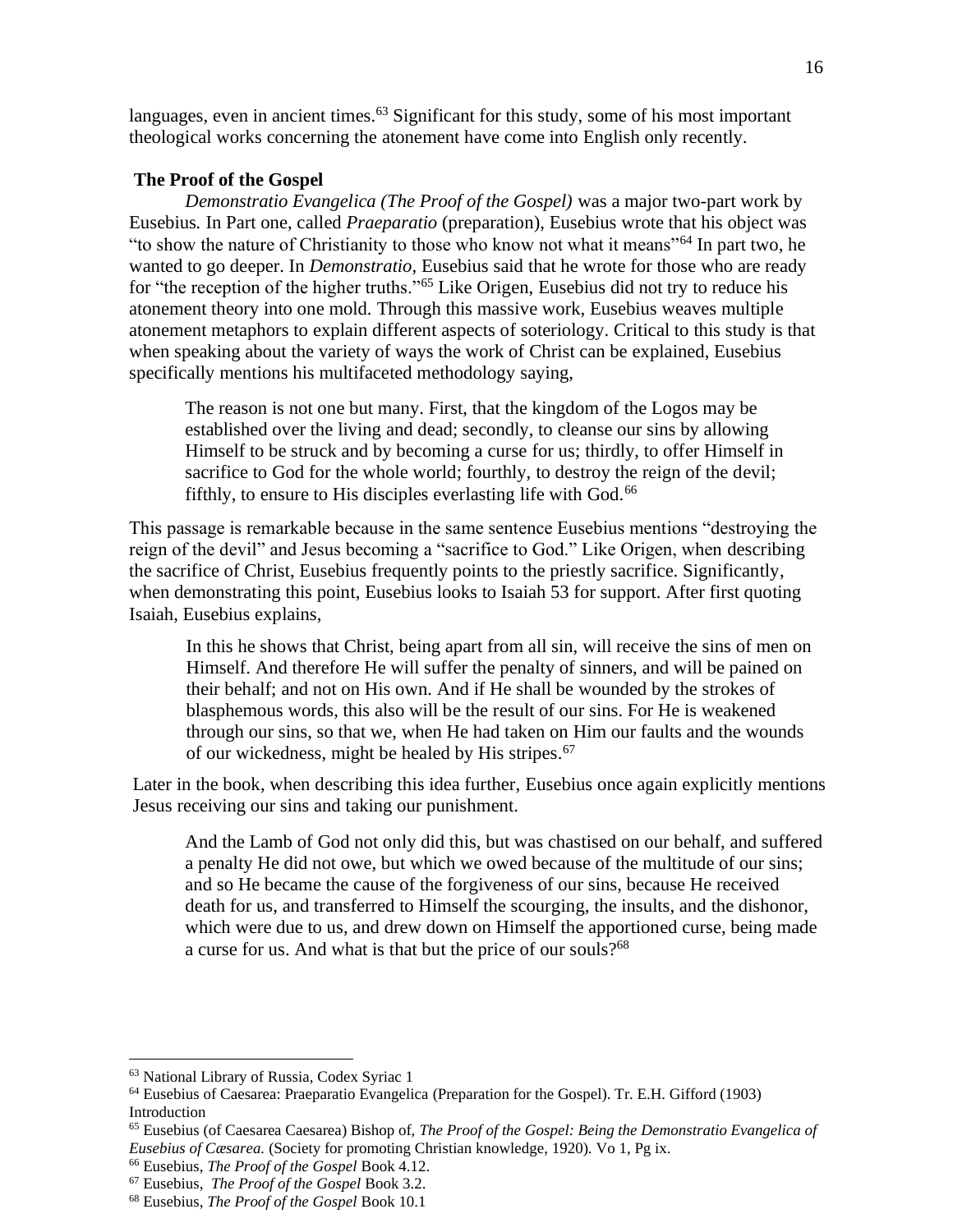# **Commentary on Isaiah**

One of the more important resources in investigating patristic atonement theory is found in a Eusebius' *Commentary on Isaiah.*<sup>69</sup> Remarkably, this work was only translated into English in 2010. Translator Jonathan J. Armstrong says, "The fact that the Commentary on Isaiah has never before appeared in any modern language is all the more remarkable when one remembers that this commentary is the first Christian commentary on the prophet Isaiah to have survived to the present."<sup>70</sup> In this commentary the patristic exegesis of Isaiah comes to life. Addressing the passage from Isaiah 53:3, "and we did not esteem Him," Eusebius said,

"But he was the very Savior, who heals our souls and cleanses every sin! Therefore, he continues on: This one bears our sins and suffers pain for us, and we accounted him to be in trouble and calamity and ill treatment.<sup>71</sup>"

Coming to the passage, "He was wounded for our transgressions," just as he did in his other works, Eusebius interprets the verse as talking about our punishment having been put upon Jesus. Curiously, he mentions, "Even as children we had this view."

Even as children we had this view concerning him—that he suffered all these things because of us in order that he might set us free from all retribution. Therefore, he continues on: But he was wounded because of our sins and has been weakened because of our sins. But Aquila<sup>72</sup> says: But he has been profaned by our lawlessness, crushed by our lawless acts. For he was truly profaned when "he became a curse for us" and when he was wounded and profaned and endured all these terrible things, not because of certain of his own sins but because of ours! And the discipline of our peace was on him. For, although we should have suffered and been disciplined because of our sins, they fell on him for our peace with God.<sup>73</sup>

Finally, commenting on Isaiah 53:11,<sup>74</sup> "and he shall bear their sins," Eusebius once again describes Jesus taking on the sins of the ungodly. Notably in this passage, Eusebius discusses the change that happens in the sinner who repents and comes to Jesus .<sup>75</sup> Notably, Eusebius said here that it was by Jesus going to the cross that He, "stripped them of the garment of sin and perfected them as righteous."

<sup>69</sup> Eusebius, *Commentary on Isaiah*.

<sup>70</sup> Eusebius, *Commentary on Isaiah*. Intro.

<sup>71</sup> Eusebius, *The Proof of the Gospel,* 262.

 $72$  "Aquila" and "Symmachus" are the names of two version of the Septuagint that Eusebius is using to study this section of Scripture.

<sup>73</sup> Eusebius, *Commentary on Isaiah*, 263.

<sup>&</sup>lt;sup>74</sup> To keep the flow of the study I will put Eusebius' treatment of Isaiah 53:10 here in the footnotes. There is actually an important thing to say about the way the early church looked at Isaiah 53:10. Our modern NKJV reads "Yet it pleased the Lord to bruise Him; He has put Him to grief." However, the Septuagint differs slightly from this in an important way. Eusebius said, "Therefore 'he died for all,' in order that he might cleanse and 'take away the sin of the world.' Therefore, also his God and Father judged him to cleanse him from his blow—that is, from the suffering that was laid on him." There is a nuance happening here that sheds light to the different elements of PSA in the early Church. The Greek Septuagint (LXX) wording creates a significant difference from the Hebrew text. The LXX reads, "The Lord also is pleased to purge him *from* his stroke." As the quotes above indicates, the LXX reading still portrayed the father "punishing" Jesus for our sins of the World. However, this reading doesn't show the Father being "pleased" doing it. The LXX seems to allow the early church to have a PSA that presented Jesus working voluntary and more in harmony with the Father. It is interesting that Origen speaking of the wrath of God said that God is wrathful not like a tyrant but as a parent who, "put on threatening looks, not because we are angry but for the child's good" (Homilies on Jeremiah 18.6; Young 1979, 168).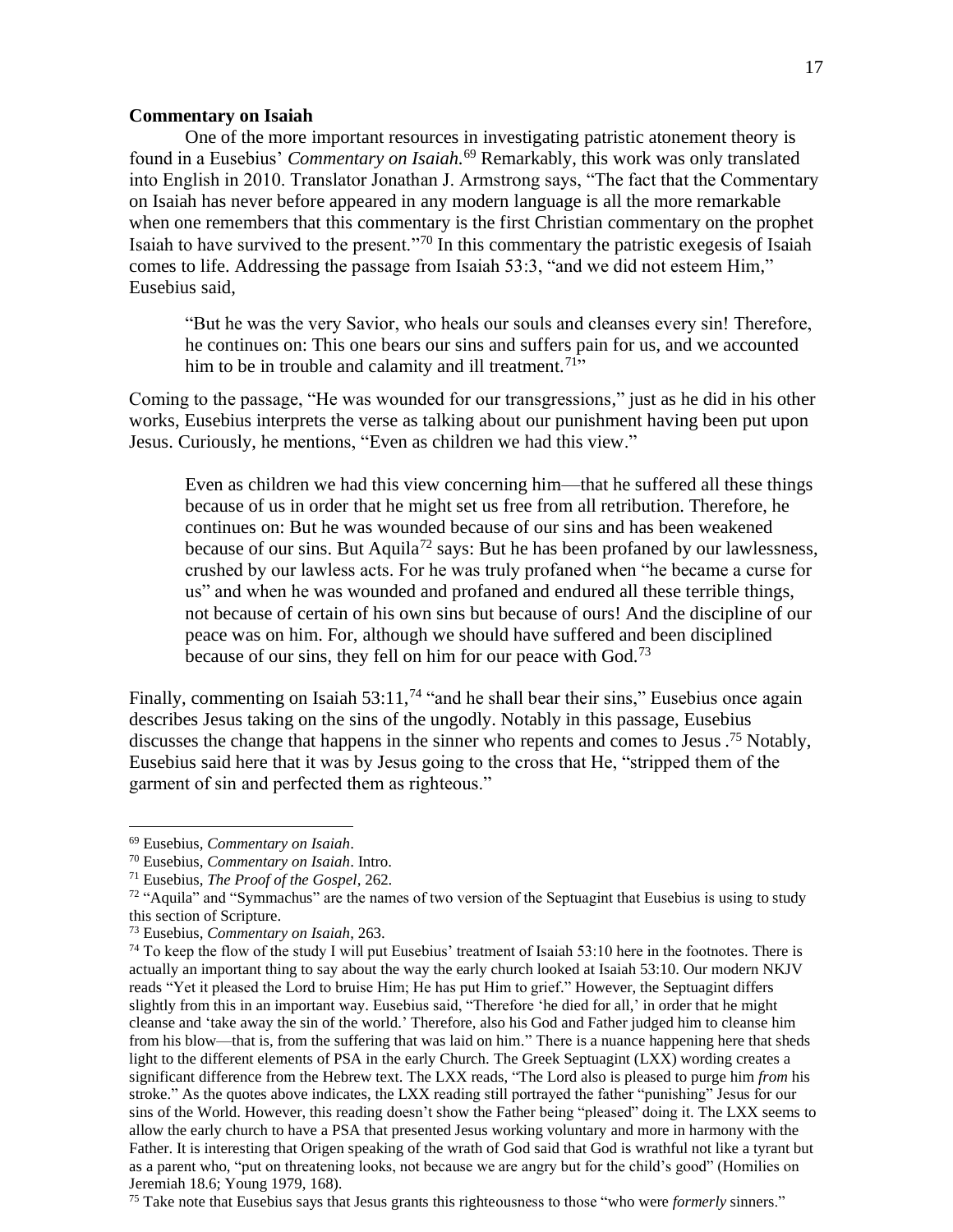And he himself shall bear their sins, or according to Symmachus: And he himself bore their impieties. Taking on himself the impieties of those who were formerly sinners and ungodly, he stripped them of the garment of sin and perfected them as righteous. For this reason, he continues on to say: Therefore he shall inherit many. For it was because he assumed on himself the sins of many that he also has been able to make everyone his inheritance. If there had been no one to forgive sins, they would have continued on in their faults and never attained salvation. And now, after he assumed their sins, he then because of this also received them as an inheritance from the Father.<sup>76</sup>

#### **John Chrysostom**

Finally, leaving the Ante-Nicene era, John Chrysostom is one more writer that really should be mentioned. One of the things that Gustaf Aulén did to discredit PSA was to suggest that anything that sounded close to PSA in the early church was Latin as opposed to Greek. The writings of both Eusebius and Origen should be enough to dispel this error. Nevertheless, reviewing the writings of Chrysostom should lend a needed balance to help correct this historical miosis. <sup>77</sup> John Chrysostom is considered by many to be the quintessential Greek theologian. The Catholic encyclopedia says, "John — whose surname 'Chrysostom' is generally considered the most prominent "doctor" (theologian) of the Greek Church and the greatest preacher ever heard in a Christian pulpit."<sup>78</sup> Early church historian David Bercot said, referring to the Bible commentaries written by Chrysostom,

We recognize that many New Testament passages are difficult for the modern reader to understand. We don't speak the same language, we live in a very different culture, and so many changes have come into the church during the past 2000 years. It certainly would be handy to know how the early Christians understood various New Testament passages. Regrettably, no such commentary exists for the pre-Nicene period (A. D. 90-325). But the next best thing does exist. And that is the sermons of John Chrysostom …his understanding of Scripture is usually very similar to the ante-Nicene Christian writers.

Several of Chrysostom's works speak of the atonement with PSA metaphors. However, one of his clearest statements comes from his commentary on 2 Corinthians 5:21, "For Him who knew no sin He made to be sin on our account." In this passage several PSA metaphors come together—in particular, the wrath of God, the punish of Jesus for our sins, and the imputed sin of the ungodly to Christ. Finally, at the end of this passage, Chrysostom completes his "penal" metaphors with a courtroom setting, specifically mentioning the transfer of the criminal's punishment to the king's son. Introducing the section of the commentary, Chrysostom reflects on the wrath of God saying,

I say nothing of what has gone before, that ye have outraged Him, Him that had done you no wrong, Him that had done you good, that He exacted not justice, that He is

Retrieved April 19, 2021

<sup>76</sup> Eusebius, *Commentary on Isaiah*, 265.

<sup>77</sup> Likewise, N. T. Wright, in his recent book, *The Day the Revolution Began* said, "to put it crudely, the Eastern Orthodox churches never had "an Anselm." That alone should alert us to the possibility that some of our great controversies may have more to do with fresh interpretative schemes introduced at a later date than with the original meaning of the Bible. Anselm, archbishop of Canterbury in the eleventh century, was the first one to work out in detail what has come to be known as the "satisfaction" theory of the atonement." <sup>78</sup> Baur, C. (1910). St. John Chrysostom. *In the Catholic Encyclopedia*. New York: Robert Appleton Company.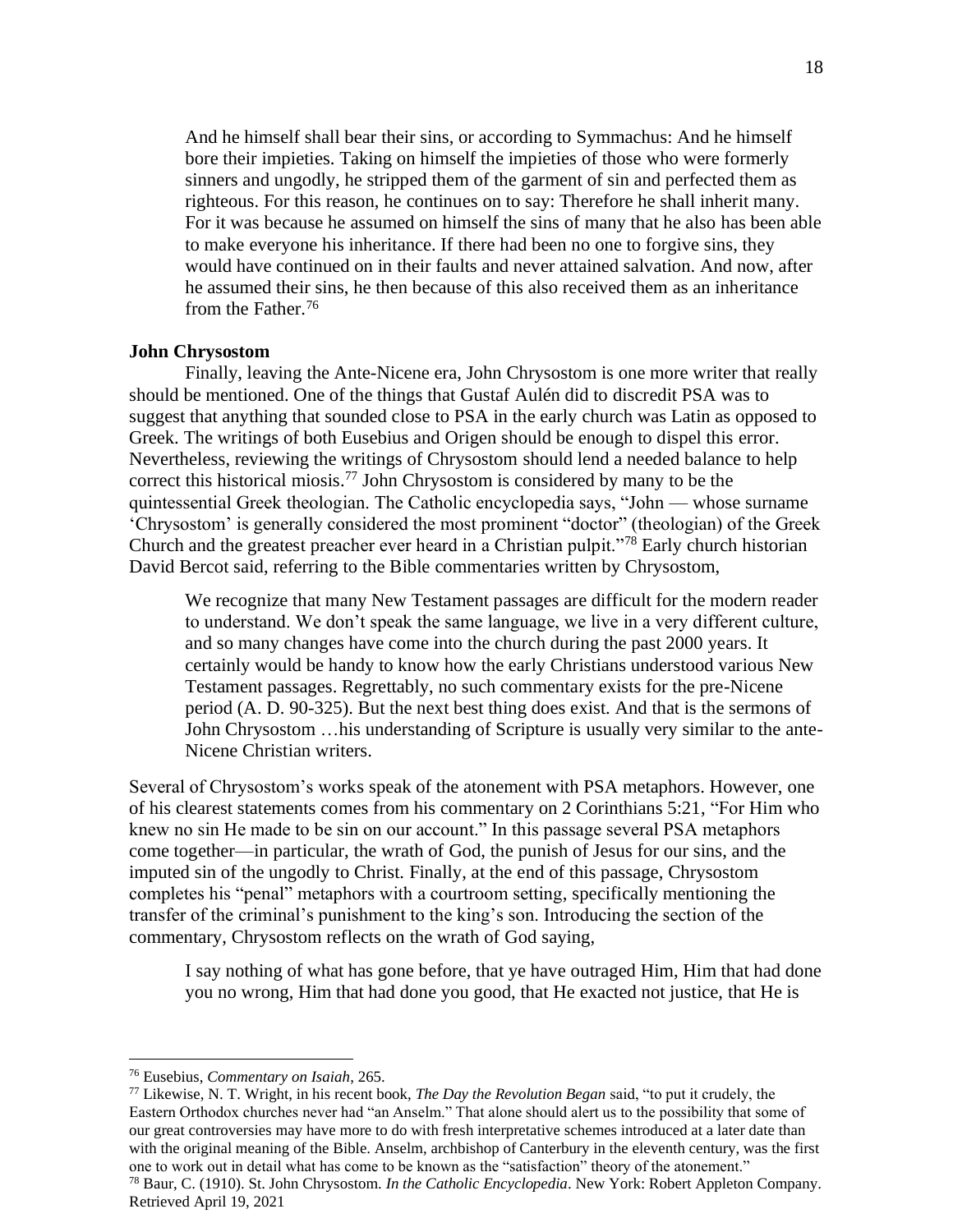first to beseech, though first outraged; let none of these things be set down at present. Ought ye not in justice to be reconciled for this one thing only that He hath done to you now?' And what hath He done? "Him that knew no sin He made to be sin for you." For had He achieved nothing but done only this, think how great a thing it were to give His Son for those that had outraged Him. But now He hath both well achieved mighty things, and besides, hath suffered Him that did no wrong to be punished for those who had done wrong.<sup>79</sup>

Next, Chrysostom brings attention to the guilt and shame of sin brought upon Jesus,

But he did not say this: but mentioned that which is far greater than this. What then is this? "Him that knew no sin," he says, Him that was righteousness itself, "He made sin," that is suffered as a sinner to be condemned, as one cursed to die. "For cursed is he that hangeth on a tree." (Gal. 3:13) For to die thus was far greater than to die; and this he also elsewhere implying, saith, "Becoming obedient unto death, yea the death of the cross." (Phil. 2:8) For this thing carried with it not only punishment, but also disgrace. Reflect therefore how great things He bestowed on thee. For a great thing indeed it were for even a sinner to die for any one whatever; but when He who undergoes this both is righteous and dieth for sinners; and not dieth only, but even as one cursed; and not as cursed only, but thereby freely bestoweth upon us those great goods which we never looked for; $80$ 

With rhetorical flare, Chrysostom continues to build his message in a step-by-step fashion, exalting the idea that through Christ's sacrifice the sinner actually receives the "righteousness of God."

For he says, that "we might become the righteousness of God in Him;" what words, what thought shall be adequate to realize these things? 'For the righteous,' saith he, 'He made a sinner; that He might make the sinners righteous.' Yea rather, he said not even so, but what was greater far; for the word he employed is not the habit, but the quality itself. For he said not "made" Him a sinner, but "sin;" not, 'Him that had not sinned' only, but "that had not even known sin; that we" also "might become," he did not say 'righteous,' but, "righteousness," and, "the righteousness of God.<sup>81</sup>"

Reflecting on this truth, Chrysostom reminds the reader that this atonement is a salvation "by grace."

For this is the righteousness "of God" when we are justified not by works, (in which case it were necessary that not a spot even should be found,) but by grace, in which case all sin is done away. And this at the same time that it suffers us not to be lifted up, (seeing the whole is the free gift of God,) teaches us also the greatness of that which is given. For that which was before was a righteousness of the Law and of works, but this is "the righteousness of God."<sup>82</sup>

<sup>79</sup> Chrysostom, *The Homilies of S. John Chrysostom, on the Second Epistle of St. Paul the Apostle to the Corinthians*, *Homily 11,* 5:21.

<sup>80</sup> Chrysostom, *Homily 11.*

<sup>81</sup> Chrysostom, *Homily 11.*

<sup>82</sup> Chrysostom, *Homily 11.*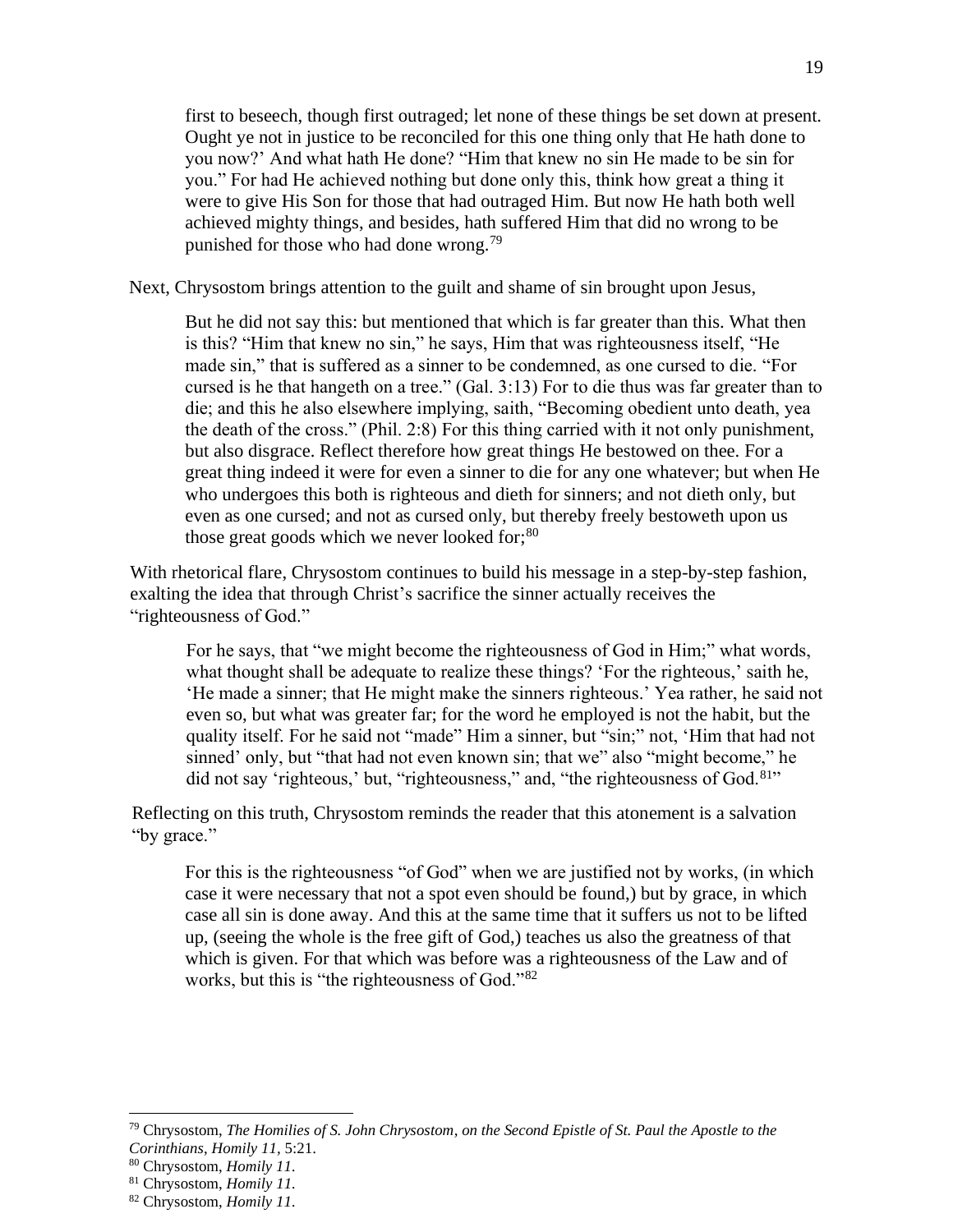Finally, Chrysostom frames the whole atonement theme in a courtroom setting. Most outstandingly, Chrysostom mentions that the king transferred not only the punishment to his son, but even the guilt.

If one, that was himself a king, beholding a robber and malefactor under punishment, gave his well-beloved son, his only-begotten, and true, to be slain; and transferred the death, and the guilt as well, from him to his son, (who was himself of no such character,) that he might both save the condemned man, and clear him from his evil reputation…<sup>83</sup>

Interestingly, Chrysostom finishes the homily saying that meditating on such truths should produce holy fear in the life of the Christian, "If then we love Christ as it behooves to love Him, we shall punish ourselves when we sin."<sup>84</sup>

### **Conclusion**

The early Anabaptist leader, Michael Sattler, mentioned earlier as the leader who responded surprisingly generous with the Reformers over their definitions of soteriology, wrote a tract in 1530 called *On the Satisfaction of Christ.* In this tract Sattler said*,* "Verily, blessed be he who remains on the middle path, who turns aside neither to the work-righteous who promised blessedness or the forgiveness of sins, through works done without faith... Nor to the side of the scribes, who although they have forsaken works, then turn aside to the right, and teach in the name of "gospel" a faith without works."<sup>85</sup> What wisdom there is in Sattler's approach.

Because of the tendency to patristic reductionism, Neo-anabaptists have moved away from expressing their theology with the humility they had in centuries past. The difficulty with any form of reductionism is that by relying too easily on simple formulas, deeper truths can hide undiscovered or ignored. Such is the case with the atonement doctrine of the early church. If there is any doctrine that deserves epistemological humility, it would seem that answering questions like, "Why God became man," should be one of them. Reducing modern physiological or theological thought is one thing, but when we begin to reduce the doctrine of the ancient church to fit our current theological novelty, we risk making a mistake at a much more fundamental level. It is better to allow the patristic voice to speak in a prose misunderstood, than to transpose their majestic chorus into a child's taunt. Calling the miracle of the sacrifice of Christ "divine child abuse" seems to be getting close to this. G.K. Chesterton, in his classic work *Orthodoxy,* explained his commitment to being shaped by ancient wisdom over novel ideas saying, "I will not call it my philosophy; for I did not make it. God and humanity made it; and it made me.<sup>86</sup> Coming to the Ancient church with a humility like this can reap an unexpected harvest.

As this study has demonstrated, the collected witness of the early Church reveals an understanding of the atonement that does not fit perfectly into one theological frame. Moreover, as the record of the early church shows, to claim that penal substitutionary

<sup>83</sup> Chrysostom, *Homily 11.*

<sup>&</sup>lt;sup>84</sup> This is actually an important point that should be mention here. While Origen, Eusebius and Chrysostom spoke clearly that our salvation was by Grace, through Faith, there is no hint in the early church that once a person becomes a Christian they cannot fall away. To Chrysostom, these grace passages engendered awe and even fear, not antinomianism. This is true in other early Christians as well. For example, following the section quoted above from Origen, he went on to say, "But perhaps someone who hears these things should become lax and negligent in doing good, if in fact faith alone suffices for him to be justified. To this person we shall say that if anyone acts unjustly after justification, it is scarcely to be doubted that he has rejected the grace of justification." See, *Commentary on Romans,* pg. 227.

<sup>85</sup> John D. Roth, *Anabaptism In Outline: Selected Primary Sources*, trans. Walter Klaassen, n.d., 57.

<sup>86</sup> Gilbert Keith Chesterton, *Orthodoxy* (Dodd, Mead and Company, 1909), 15.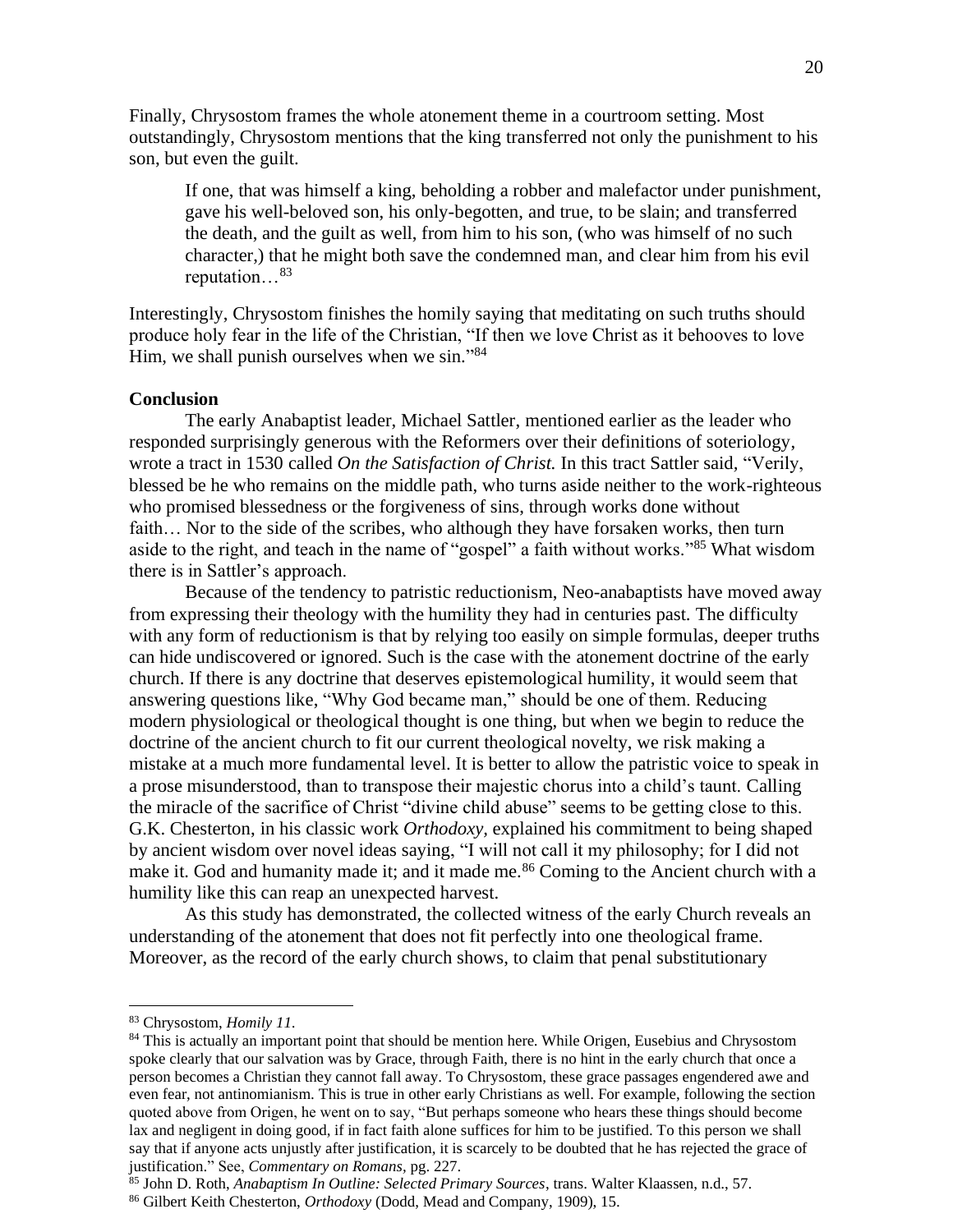atonement was not a part of this heritage is unfounded. That said, it would be equally incorrect to eliminate *Christus Victor* metaphors from the early church as well. By holding tightly to both of these perspectives the church is forced to look for a theological resolution deep enough to make both sides fit. This should not be done in a rush. Even using a term like "kaleidoscope" is likely to be letting ourselves off too easily. When early Christian writers such as Origen and Irenaeus spoke about the atonement of Jesus Christ, they seemed to be describing something deeper and even more ontologically existential than mere creedal precision or variety.

Anabaptist historian Alvin Beachy suggested in 1977 that beneath the soteriological diversity of the early Anabaptists lies not merely a kaleidoscope of ideas, but rather a profound unifying and sanctifying doctrine of Grace.<sup>87</sup> To Beachy, this salvation, as described by the early Anabaptists and the early church looked like something closer to Greek Orthodox "Theosis" or "divinization" than either ascetic moralism or evangelical antinominalism. As seen in these quotes above, to the early church, salvation is genuinely the work of grace in heart of the believer. Yet, at the same time, such a salvation is not actualized, and certainly not claimed until it is manifested by a genuine Jesus-following life. Interestingly, Thomas Finger said, "So far as I know, Anabaptist scholars have never seriously addressed Beachy's main thesis about divinization."<sup>88</sup> Obviously, it is beyond the scope of this study to work that out.

The aim of this study was to call for an epistemological humility in the way that Neo-Anabaptists present the patristic historiography surrounding the doctrine of the atonement. In closing, Mennonite historian John D. Roth,<sup>89</sup> speaking on the doctrine of the atonement in his book *Beliefs,* made a profound statement, "Acknowledgement that all our language about God is limited does not suggest a weak view of the atonement. Rather, it prompts us toward a continued posture of humility and gentleness in our witness of the truth."<sup>90</sup> This is well said. Perhaps by sitting at the feet of antiquity with humility like this, such wisdom could inspire the church to once again marvel over the glorious truth of a salvation in the blood of Christ, while at the same time, practically manifesting and propagating on this earth a "kingdom that cannot be shaken."

<sup>87</sup> Beachy Alvin J, *The Concept of Grace in the Radical Reformation* (Nieuwkoop: Brill | Hes & De Graaf, 1977).

<sup>88</sup> Finger, *A Contemporary Anabaptist Theology*, 54.

<sup>89</sup> John D Roth is the editor of *The Mennonite Quarterly Review* and director of the Institute for the Study of Global Anabaptism at Goshen College.

<sup>90</sup> John D. Roth, *Beliefs: Mennonite Faith and Practice* (Scottdale, Pa: Herald Press, 2005), 73.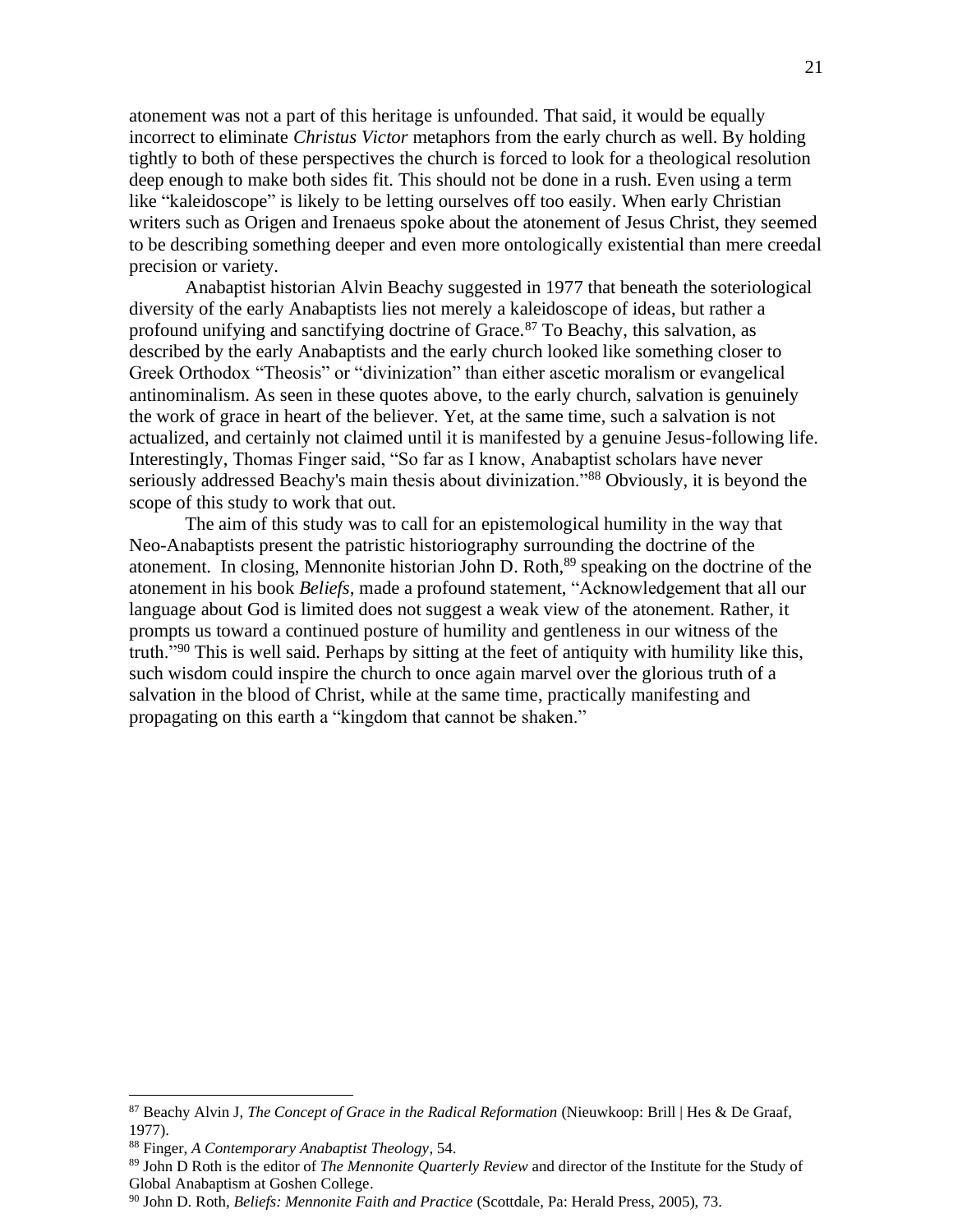#### **Bibliography**

Ante-Nicene Fathers, Volume I, *Epistle to Diognetus*, Chapter 8.

- Aulén, Gustaf, and A. G Hebert. *Christus Victor; an Historical Study of the Three Main Types of the Idea of Atonement,* New York: Macmillan, 1951.
- Barnabas, *Epistle of, The Ante-Nicene Fathers, Volume I,* 8:2.

Beachy Alvin J, *The Concept of Grace in the Radical Reformation*,1977).

- Bender, Harold. *The Anabaptist Vision*. Edited by CrossReach Publications. Independently published, 2017.
- Bercot, David W. *A Dictionary of Early Christian Beliefs: A Reference Guide to More Than 700 Topics Discussed by the Early Church Fathers*. Hendrickson Publishers, 1998.

Clement of Rome, *The Ante-Nicene Fathers, Volume I ,The First Epistle of Clement to the Corinthians,* Chapter 49.

- Eusebius of Caesarea. *Commentary on Isaiah*. Edited by Joel C. Elowsky. Translated by Jonathan J. Armstrong. First edition. Downers Grove, Illinois: IVP Academic, 2013.
- Eusebius of Caesarea, Bishop of. *The Proof of the Gospel: Being the Demonstratio Evangelica of Eusebius of Cæsarea ...* Society for promoting Christian knowledge, 1920.

Chesterton, Gilbert Keith. *Orthodoxy*. Dodd, Mead and Company, 1909.

- Hiebert, Frances F, *Direction: The Atonement in Anabaptist Theology.*" Accessed April 20, 2021. https://directionjournal.org/30/2/atonement-in-anabaptisttheology.html#Note57.
- Finger, Thomas N. *A Contemporary Anabaptist Theology: Biblical, Historical, Constructive*. Downers Grove, Ill: IVP Academic, 2004.
- Friedmann, Robert. *Mennonite Piety Through the Centuries: Its Genius and Its Literature*. 0 edition. Eugene, Ore.; Scottsdale sic, Pa.: Wipf & Stock Publishers, 1999.
- J, Beachy Alvin. *The Concept of Grace in the Radical Reformation*. Nieuwkoop: Brill | Hes & De Graaf, 1977.
- Ladd, George Eldon. *Gospel of the Kingdom: Scriptural Studies in the Kingdom of God*. Later Printing. edition. Grand Rapids, Mich: Eerdmans, 1990.
- Ladd, George Eldon *The Presence of the Future: The Eschatology of Biblical Realism*. Grand Rapids, Mich: Eerdmans, 1996.

Lactantius, *The Divine Institutes,* The Ante-Nicene Fathers, vol. VII.

McKnight, Scot. *Jesus and His Death: Historiography, the Historical Jesus, and Atonement Theory*. Waco, Tex: Baylor University Press, 2006.